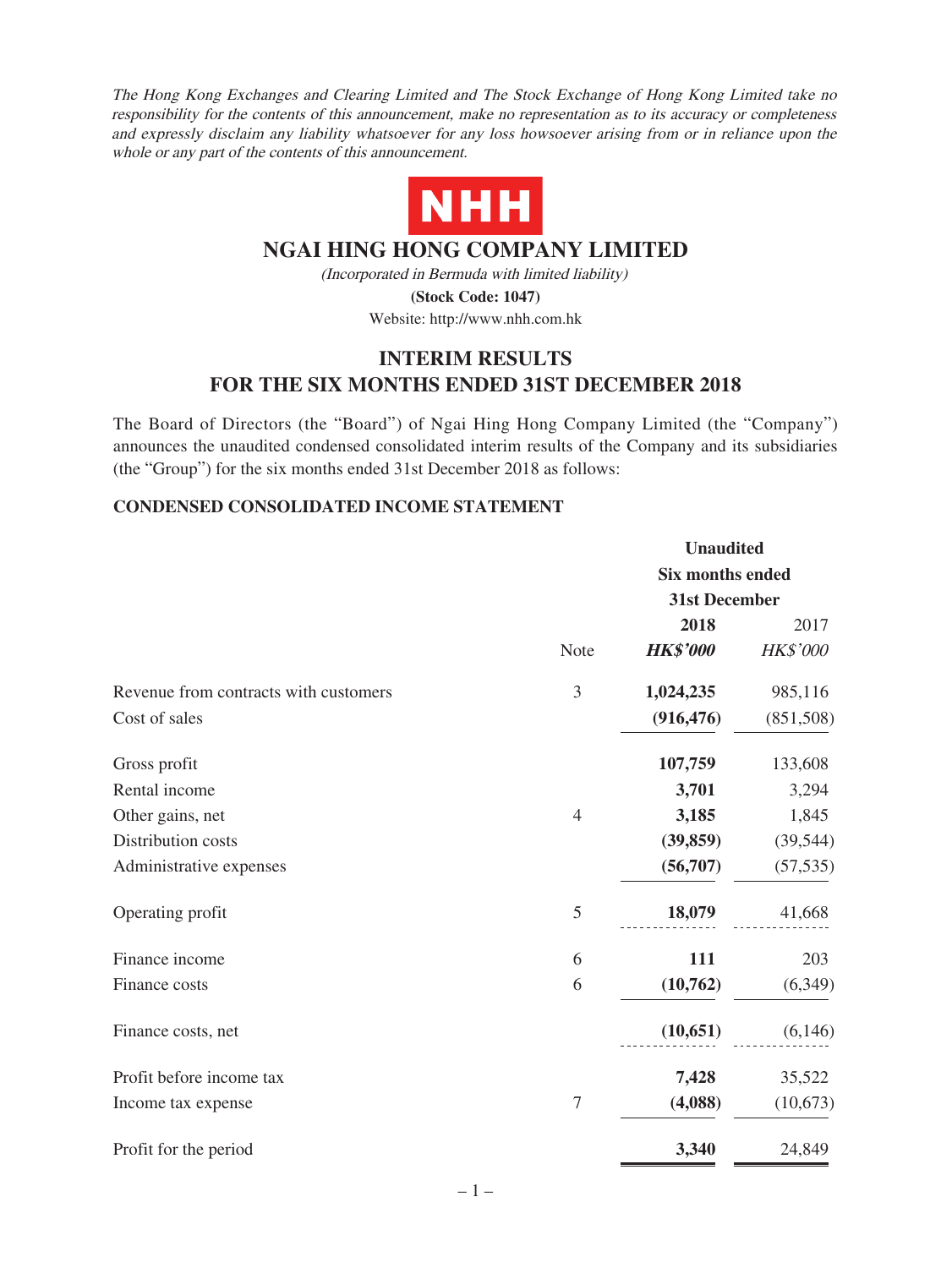|                                                          |             | <b>Unaudited</b>        |                 |
|----------------------------------------------------------|-------------|-------------------------|-----------------|
|                                                          |             | <b>Six months ended</b> |                 |
|                                                          |             | 31st December           |                 |
|                                                          |             | 2018                    | 2017            |
|                                                          | <b>Note</b> | <b>HK\$'000</b>         | <b>HK\$'000</b> |
| Attributable to:                                         |             |                         |                 |
| Equity holders of the Company                            |             | 1,878                   | 22,569          |
| Non-controlling interests                                |             | 1,462                   | 2,280           |
|                                                          |             | 3,340                   | 24,849          |
| Earnings per share for profit attributable to the equity |             |                         |                 |
| holders of the Company during the period                 |             |                         |                 |
| (expressed in HK cent per share)                         |             |                         |                 |
| - Basic                                                  | 9           | 0.51                    | 6.11            |
| - Diluted                                                | 9           | 0.51                    | 6.11            |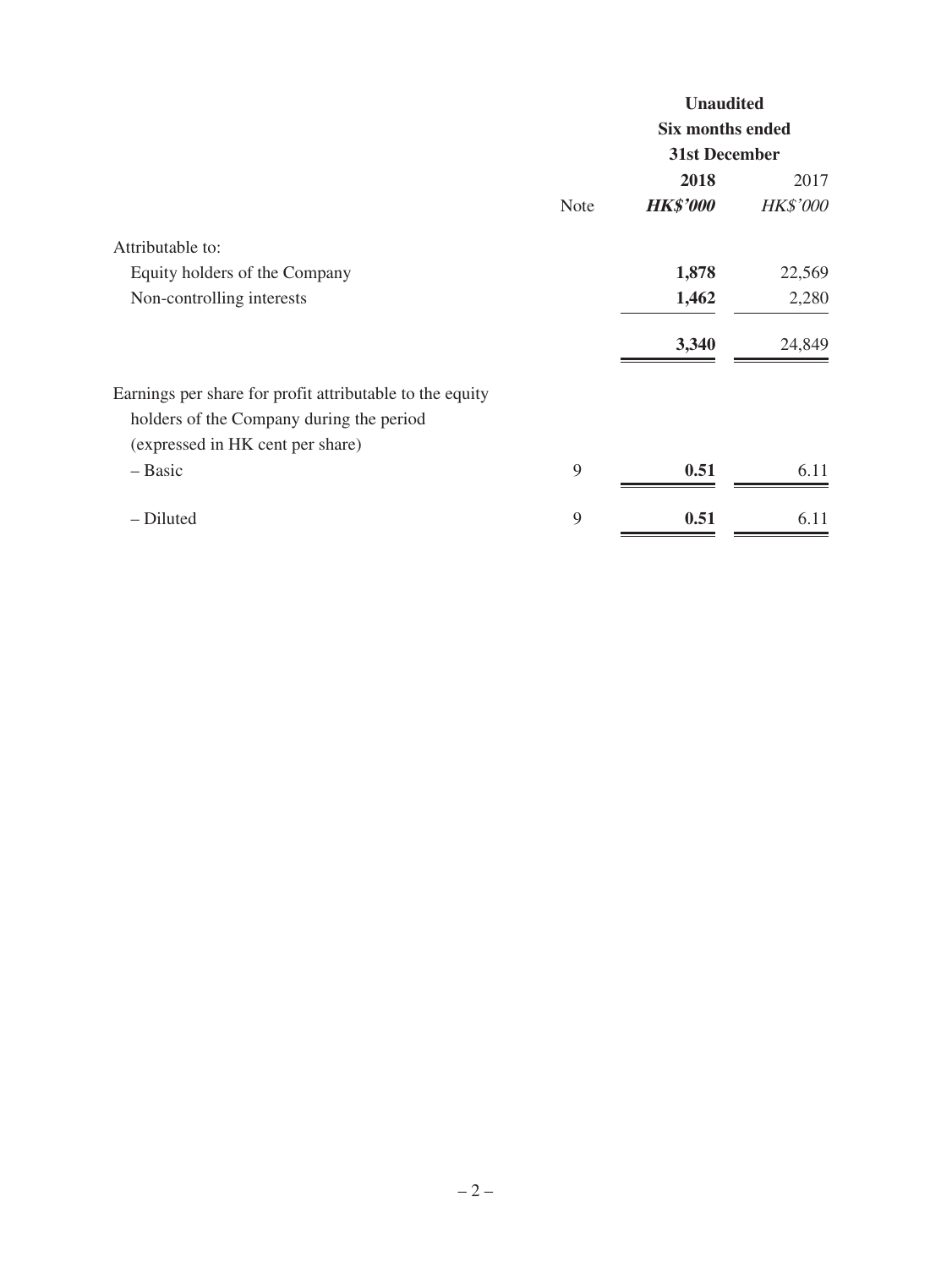# **CONDENSED CONSOLIDATED STATEMENT OF COMPREHENSIVE INCOME**

|                                                                 | <b>Unaudited</b>                         |                 |
|-----------------------------------------------------------------|------------------------------------------|-----------------|
|                                                                 | <b>Six months ended</b><br>31st December |                 |
|                                                                 |                                          |                 |
|                                                                 | 2018                                     | 2017            |
|                                                                 | <b>HK\$'000</b>                          | <b>HK\$'000</b> |
| Profit for the period                                           | 3,340                                    | 24,849          |
| Other comprehensive (loss)/income:                              |                                          |                 |
| Item that may be reclassified subsequently to income statement: |                                          |                 |
| Currency translation differences                                | (21, 403)                                | 14,683          |
| Other comprehensive (loss)/income for the period                | (21, 403)                                | 14,683          |
| Total comprehensive (loss)/income for the period                | (18,063)                                 | 39,532          |
| Total comprehensive (loss)/income attributable to:              |                                          |                 |
| Equity holders of the Company                                   | (19,218)                                 | 37,054          |
| Non-controlling interests                                       | 1,155                                    | 2,478           |
|                                                                 | (18,063)                                 | 39,532          |
|                                                                 |                                          |                 |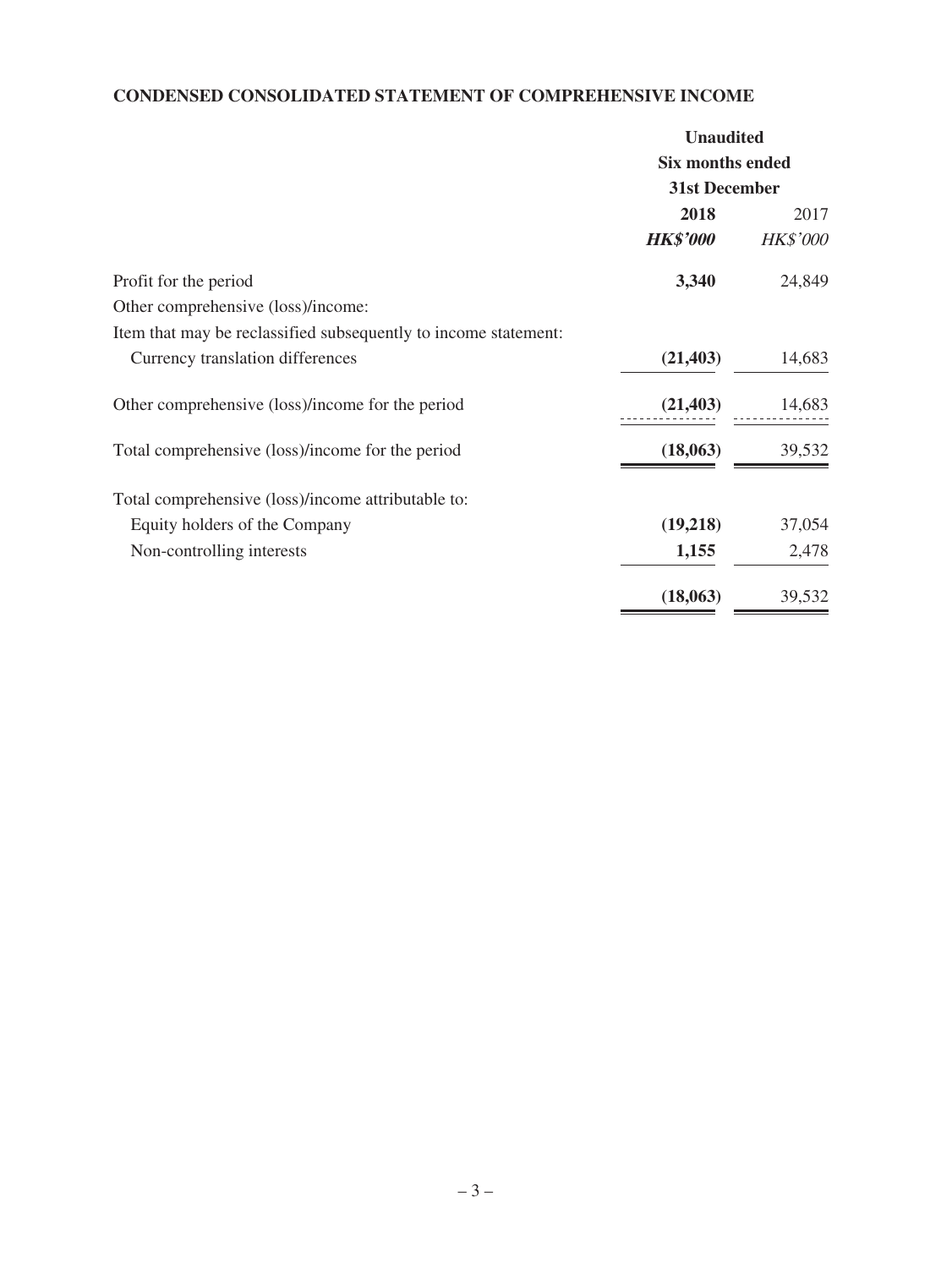### **CONDENSED CONSOLIDATED BALANCE SHEET**

|                                              |      | <b>Unaudited</b> | Audited   |
|----------------------------------------------|------|------------------|-----------|
|                                              |      | 31st December    | 30th June |
|                                              |      | 2018             | 2018      |
|                                              | Note | <b>HK\$'000</b>  | HK\$'000  |
| <b>ASSETS</b>                                |      |                  |           |
| Non-current assets                           |      |                  |           |
| Property, plant and equipment                |      | 123,319          | 129,143   |
| Leasehold land and land use rights           |      | 17,378           | 18,399    |
| Investment properties                        |      | 140,214          | 141,380   |
| Financial assets at fair value through       |      |                  |           |
| other comprehensive income                   |      | 2,000            |           |
| Available-for-sale financial asset           |      |                  | 2,000     |
| Deferred income tax assets                   |      | 6,734            | 7,497     |
| Prepayment for property, plant and           |      |                  |           |
| equipment and renovation costs, and deposits |      | 3,575            | 3,635     |
|                                              |      | 293,220          | 302,054   |
| Current assets                               |      |                  |           |
| Inventories                                  |      | 351,868          | 290,158   |
| Trade and bills receivables                  | 10   | 245,876          | 284,292   |
| Other receivables, prepayments and deposits  |      | 24,353           | 19,466    |
| Income tax recoverable                       |      | 535              | 110       |
| Restricted bank deposits                     |      | 34,323           | 35,799    |
| Cash and bank balances                       |      | 116,022          | 117,716   |
|                                              |      | 772,977          | 747,541   |
| <b>Total assets</b>                          |      | 1,066,197        | 1,049,595 |
|                                              |      |                  |           |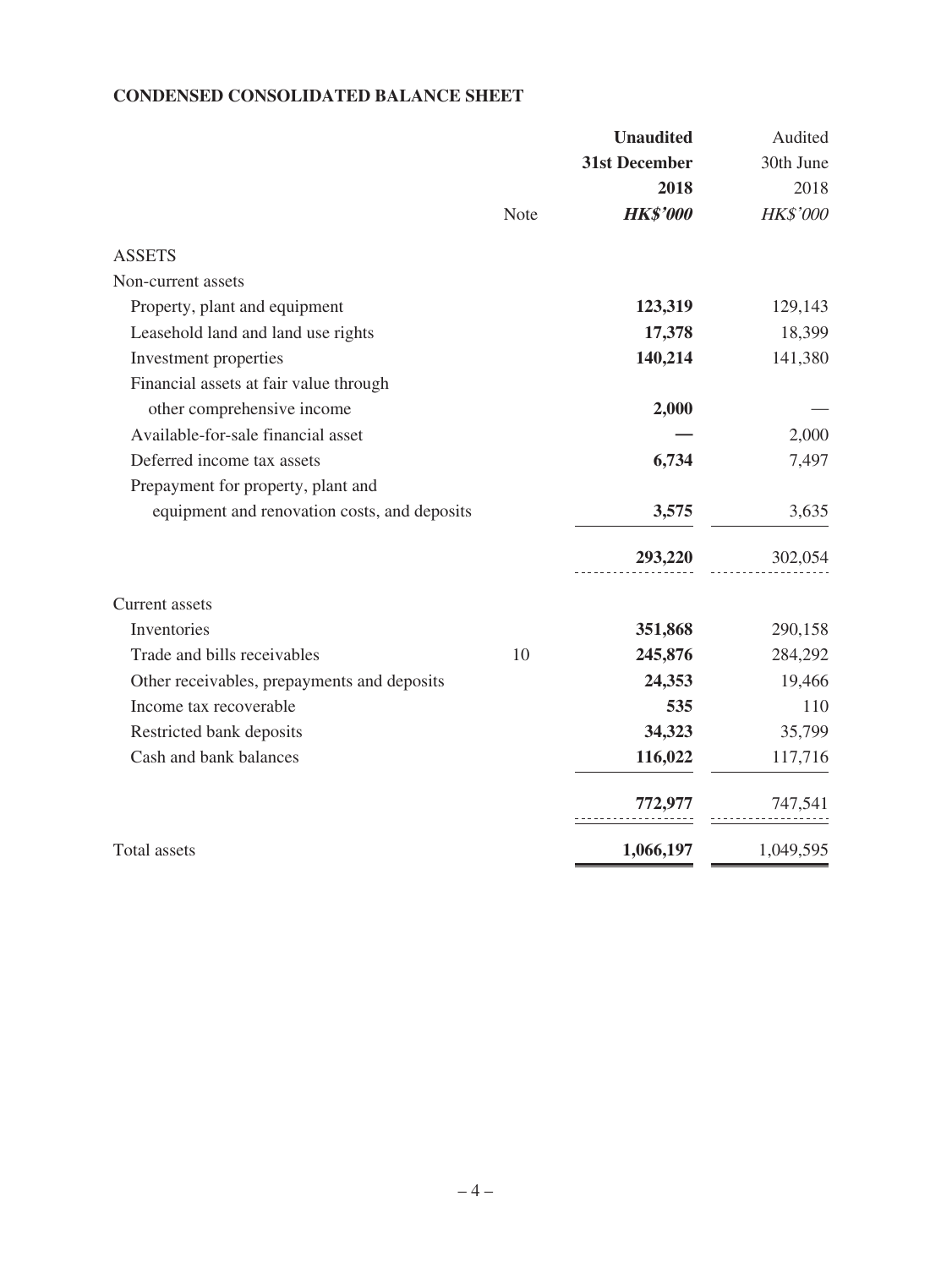|                                       |             | <b>Unaudited</b> | Audited   |
|---------------------------------------|-------------|------------------|-----------|
|                                       |             | 31st December    | 30th June |
|                                       |             | 2018             | 2018      |
|                                       | <b>Note</b> | <b>HK\$'000</b>  | HK\$'000  |
| <b>EQUITY</b>                         |             |                  |           |
| Capital and reserves attributable     |             |                  |           |
| to the Company's equity holders       |             |                  |           |
| Share capital                         |             | 36,920           | 36,920    |
| Share premium                         |             | 62,466           | 62,466    |
| Other reserves                        |             | 36,852           | 57,948    |
| Retained earnings                     |             | 346,103          | 351,881   |
|                                       |             | 482,341          | 509,215   |
| Non-controlling interests             |             | 20,883           | 24,826    |
| Total equity                          |             | 503,224          | 534,041   |
| <b>LIABILITIES</b>                    |             |                  |           |
| Non-current liabilities               |             |                  |           |
| Deferred income tax liabilities       |             | 6,485            | 6,917     |
| Provision for reinstatement costs     |             | 884              | 884       |
|                                       |             | 7,369            | 7,801     |
| <b>Current liabilities</b>            |             |                  |           |
| Trade payables                        | 11          | 109,563          | 86,059    |
| Other payables and accruals           |             | 35,279           | 38,213    |
| <b>Borrowings</b>                     |             | 401,803          | 375,529   |
| Derivative financial instruments      |             | 132              |           |
| Income tax payable                    |             | 8,827            | 7,952     |
|                                       |             | 555,604          | 507,753   |
| <b>Total liabilities</b>              |             | 562,973          | 515,554   |
| Total equity and liabilities          |             | 1,066,197        | 1,049,595 |
| Net current assets                    |             | 217,373          | 239,788   |
| Total assets less current liabilities |             | 510,593          | 541,842   |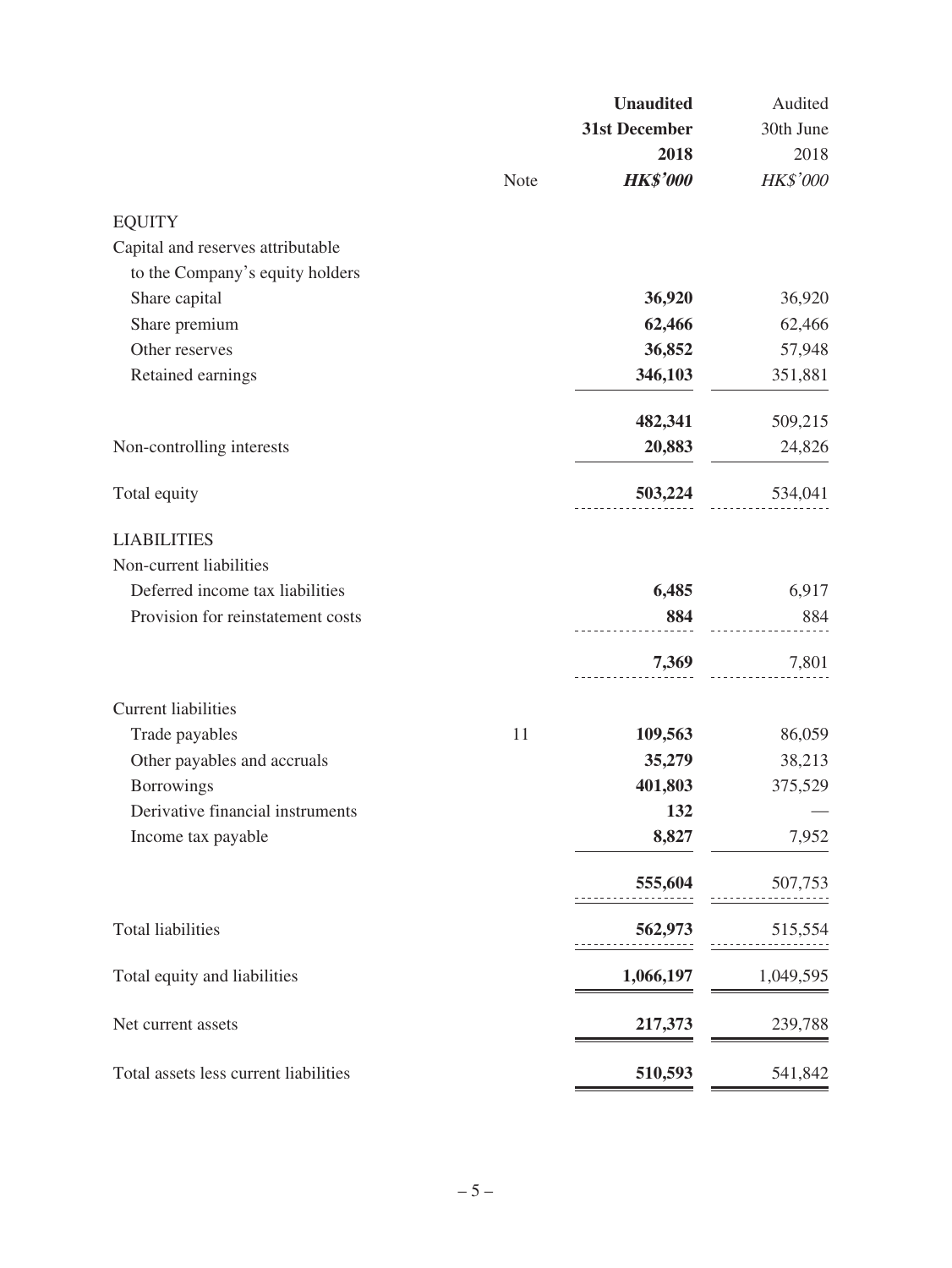Notes

### **1 Basis of preparation**

The condensed consolidated interim financial information for the six months ended 31st December 2018 has been prepared in accordance with Hong Kong Accounting Standard ("HKAS") 34 "Interim Financial Reporting". The condensed consolidated interim financial information does not include all the notes of the type normally included in an annual financial statements. Accordingly, the condensed consolidated interim financial information is to be read in conjunction with the annual financial statements for the year ended 30th June 2018, which have been prepared in accordance with Hong Kong Financial Reporting Standards ("HKFRSs").

### **2 Accounting policies**

Except as described below, the accounting policies applied are consistent with those of the annual financial statements for the year ended 30th June 2018, as described in those annual financial statements.

Taxes on income in the interim periods are accrued using the tax rate that would be applicable to expected total annual earnings.

2.1 New and amended standards adopted by the Group

A number of new or amended standards became applicable for the current reporting period and the Group had to change its accounting policies and make retrospective adjustments as a result of adopting the following standards:

| <b>HKFRS 9</b> | <b>Financial Instruments</b>          |
|----------------|---------------------------------------|
| HKFRS 15       | Revenue from Contracts with Customers |

The impact of the adoption of these standards and the new accounting policies are disclosed in Notes 3.3 and 3.4 below. The other standards did not have significant impact on the Group's accounting policies and did not require retrospective adjustments.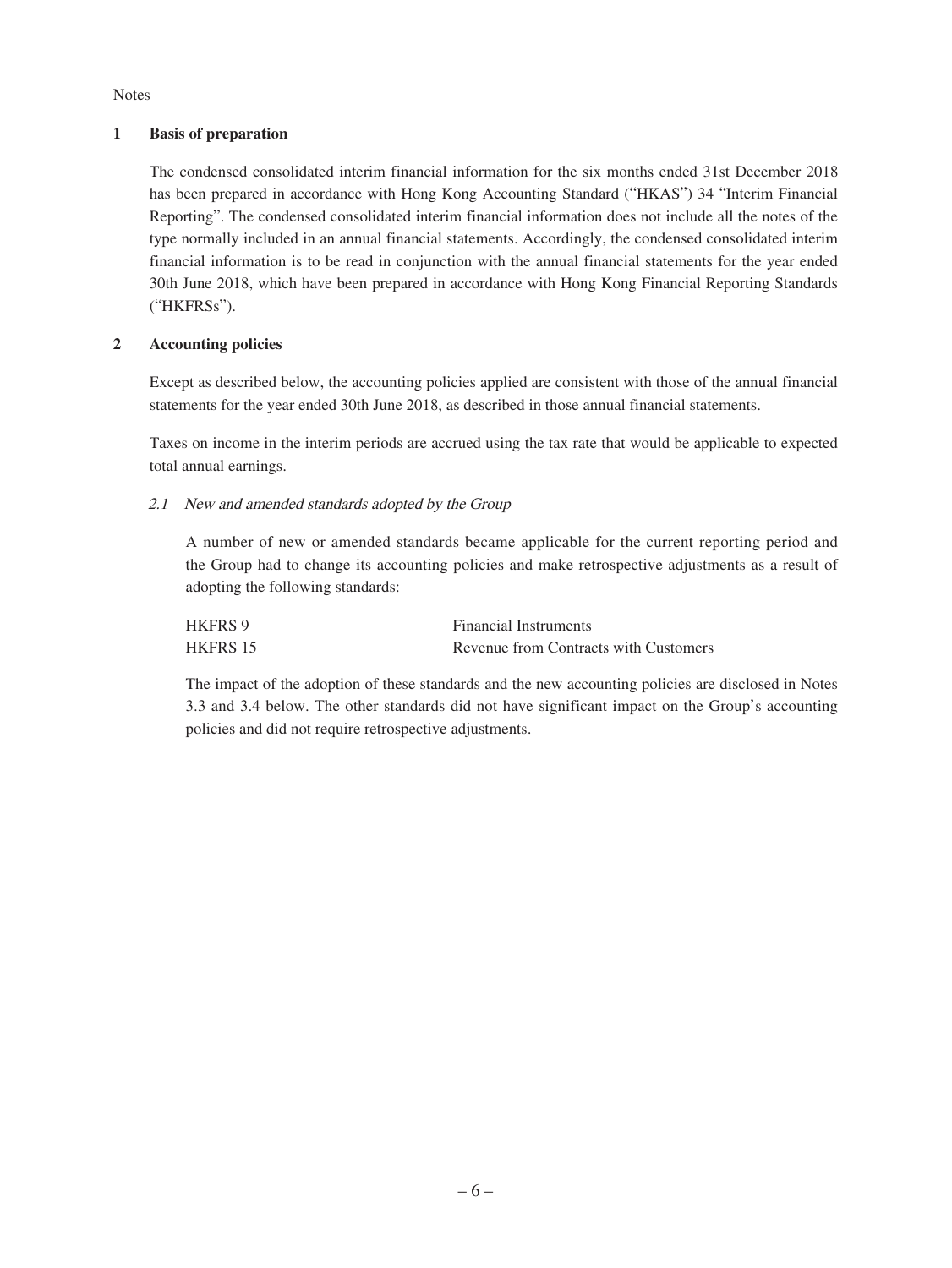### 2.2 Impact of standards issued but not yet applied by the Group:

HKFRS 16 was issued in January 2016. It will result in almost all leases being recognised on the consolidated statement of financial position, as the distinction between operating and finance leases is removed. Under the new standard, an asset (the right to use the leased item) and a financial liability to pay rentals are recognised. The only exceptions are short-term and low-value leases.

The accounting for lessors will not significantly change.

The standard will affect primarily the accounting for the Group's operating leases. As at the reporting date, the Group has non-cancellable operating lease commitments of HK\$11,540,000. However, the Group has not yet determined to what extent these commitments will result in the recognition of an asset and a liability for future payments and how this will affect the Group's profit and classification of cash flows.

Some of the commitments may be covered by the exception for short-term and low-value leases and some commitments may relate to arrangements that will not qualify as leases under HKFRS 16.

The standard is mandatory for first interim period within annual reporting periods beginning on or after 1st January 2019. At this stage, the Group does not intend to adopt the standard before its effective date.

### 2.3 Impact of adoption on financial statements - HKFRS 9 "Financial Instruments" ("HKFRS 9") and HKFRS 15 "Revenue from Contracts with Customers" ("HKFRS 15") (collectively, the "New HKFRSs")

#### (i) Adoption of HKFRS 9

HKFRS 9 replaces the provisions of HKAS 39 "Financial Instruments: Recognition and Measurement" that relate to the recognition, classification and measurement of financial assets and financial liabilities, derecognition of financial instruments, impairment of financial assets, and hedge accounting.

The adoption of HKFRS 9 from 1st July 2018 resulted in changes in accounting policies and adjustments to the amounts recognised in the financial statements. The new accounting policies are set out in Note 3.4 below. In accordance with the transitional provisions in HKFRS 9, comparative figures have not been restated as the Group does not have any hedge accounting.

The total impact on the Group's retained earnings as at 1st July 2018 is as follow:

|                                                                          | As at<br><b>1st July 2018</b><br><b>HK\$'000</b> |
|--------------------------------------------------------------------------|--------------------------------------------------|
| Closing balance 30th June 2018 – HKAS 39                                 | 351,881                                          |
| Increase in provision for trade receivables                              | (367)                                            |
| Increase in deferred income tax assets relating to impairment provisions | 90                                               |
| Loss attributable to non-controlling interest                            | 5                                                |
| Opening balance 1st July 2018 - HKFRS 9                                  | 351,609                                          |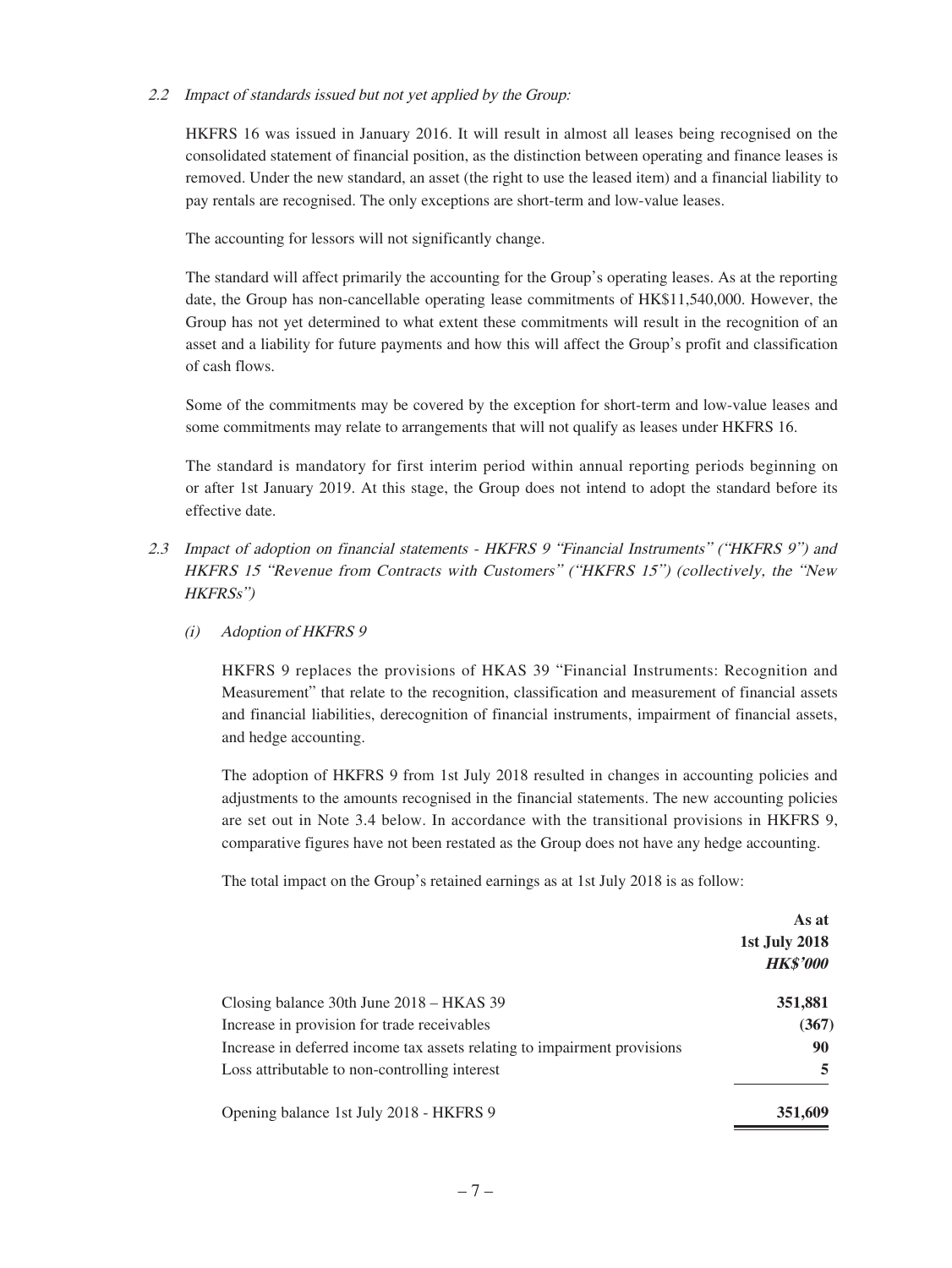#### (a) Classification and measurement

On 1st July 2018 (the date of initial application of HKFRS 9), the Group's management has assessed which business models apply to the financial assets held by the Group and has classified its financial instruments into the appropriate categories in accordance with HKFRS 9. The main effects resulting from this reclassification are as follows:

| <b>Balance sheet (extract)</b>      | <b>30th June 2018</b><br>as originally<br>presented<br><b>HK\$'000</b><br><i>(unaudited)</i> | <b>HKFRS 9</b><br><b>HK\$'000</b><br>( <i>unaudited</i> ) | 1st July<br>2018 Restated<br><b>HK\$'000</b><br>( <i>unaudited</i> ) |
|-------------------------------------|----------------------------------------------------------------------------------------------|-----------------------------------------------------------|----------------------------------------------------------------------|
| Non-current assets                  |                                                                                              |                                                           |                                                                      |
| Financial assets at fair value      |                                                                                              |                                                           |                                                                      |
| through other comprehensive         |                                                                                              |                                                           |                                                                      |
| income ("FVOCI")                    |                                                                                              | 2,000                                                     | 2,000                                                                |
| Available-for-sale financial assets |                                                                                              |                                                           |                                                                      |
| ("APS")                             | 2,000                                                                                        | (2,000)                                                   |                                                                      |
| Equity                              |                                                                                              |                                                           |                                                                      |
| AFS reserve                         | 1,310                                                                                        | (1,310)                                                   |                                                                      |
| <b>FVOCI</b> reserve                |                                                                                              | 1,310                                                     | 1,310                                                                |

— Reclassification of equity instruments from AFS to FVOCI

 The Group elected to present in other comprehensive income ("OCI") changes in the fair value of its equity investments previously classified as AFS, because these investments are held as long-term strategic investments that are not expected to be sold in the short to medium term. As a result, assets with a fair value of HK\$2,000,000 were reclassified from AFS to FVOCI and fair value gains of HK\$1,310,000 were reclassified from the AFS reserve to the FVOCI reserve on 1st July 2018.

There is no impact on the Group's accounting for financial liabilities.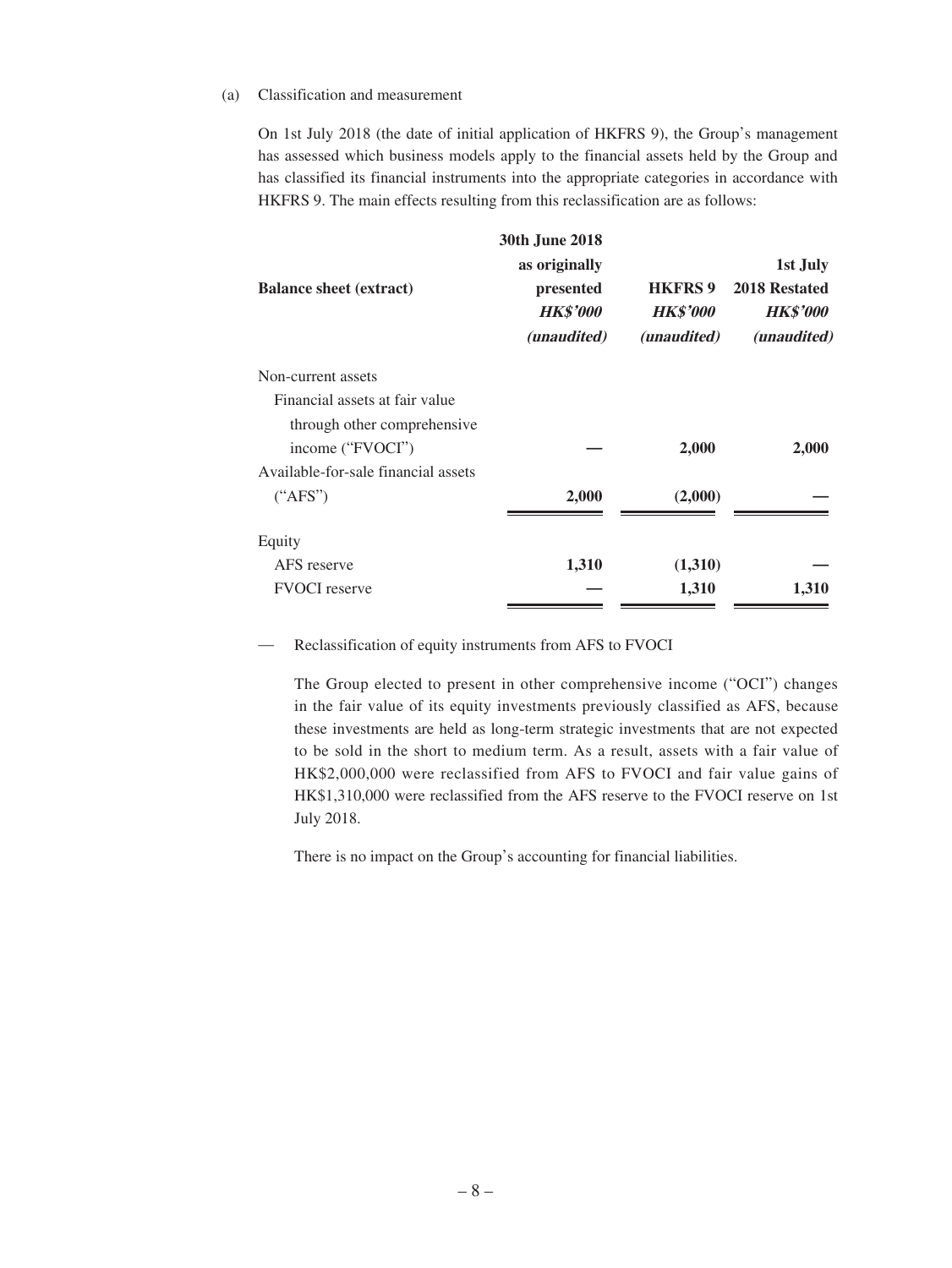(b) Impairment of financial assets

The Group has two types of financial assets that are subject to the new expected credit loss model of the HKFRS 9:

- Trade receivables: and
- Other financial assets at amortised cost

The Group was required to revise its impairment methodology under HKFRS 9 for each of these classes of assets. The following tables show the adjustments recognised for each individual line item. Line items that were not affected by the changes have not been included. As a result, the sub-totals and totals disclosed cannot be recalculated from the numbers provided. The adjustments are explained in more detail below.

| <b>Balance sheet (extract)</b>  | <b>30th June 2018</b><br>as originally<br>presented<br><b>HK\$'000</b><br>( <i>unaudited</i> ) | <b>HKFRS 9</b><br><b>HK\$'000</b><br>( <i>unaudited</i> ) | 1st July<br>2018 Restated<br><b>HK\$'000</b><br>( <i>unaudited</i> ) |
|---------------------------------|------------------------------------------------------------------------------------------------|-----------------------------------------------------------|----------------------------------------------------------------------|
| Non-current assets              |                                                                                                |                                                           |                                                                      |
| Deferred income tax assets      | 7,497                                                                                          | 84                                                        | 7,581                                                                |
| Current assets                  |                                                                                                |                                                           |                                                                      |
| Trade and bills receivables     | 284,292                                                                                        | (367)                                                     | 283,925                                                              |
| Non-current liabilities         |                                                                                                |                                                           |                                                                      |
| Deferred imcome tax liabilities | 6,917                                                                                          | (6)                                                       | 6,911                                                                |
| Equity                          |                                                                                                |                                                           |                                                                      |
| Retained earnings               | 351,881                                                                                        | (272)                                                     | 351,609                                                              |
| Non-controlling interest        | 24,826                                                                                         | (5)                                                       | 24,821                                                               |

While short-term deposits, and cash and cash equivalents are also subject to the impairment requirements of HKFRS 9, the identified impairment loss was immaterial.

#### Trade receivables

The Group applies the HKFRS 9 simplified approach to measuring expected credit losses which uses a lifetime expected provision for impairment for all trade receivables.

To measure the expected credit losses, trade receivables have been grouped based on shared credit risk characteristics and the days past due. On that basis, the provision for impairment as at 1st July 2018 was determined for trade receivables.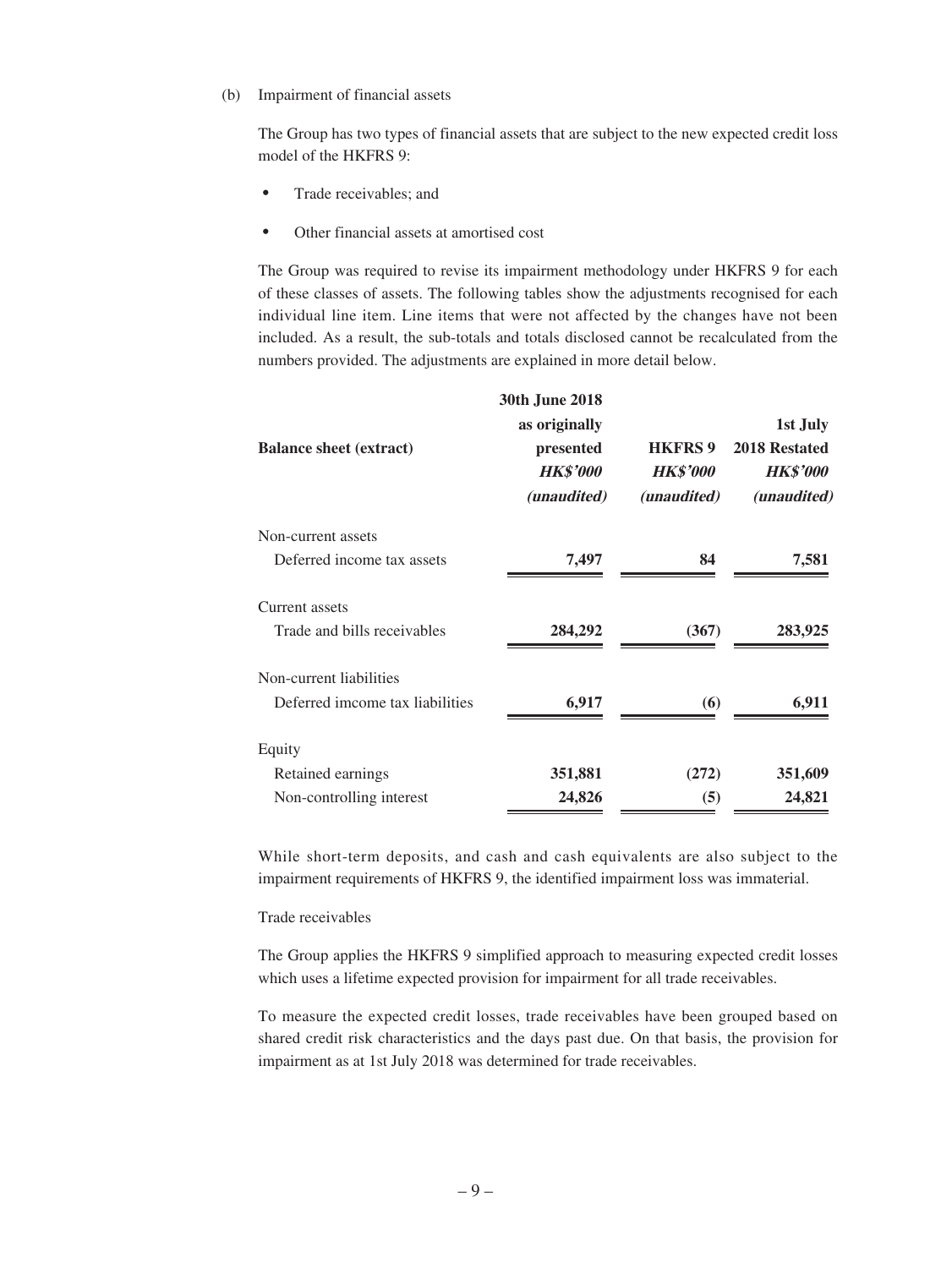The provision for impairment for trade receivables are based on assumptions about risk of default and expected loss rates. The Group uses judgement in making these assumptions and selecting the inputs to the impairment calculation, based on the Group's past histories, existing market conditions as well as forward looking estimates at the end of each reporting period.

The provision for impairment for trade receivables as at 30th June 2018 reconcile to the opening provision for impairment on 1st July 2018 as follows:

|                                                      | <b>Provision for</b> |
|------------------------------------------------------|----------------------|
|                                                      | impairment           |
|                                                      | - trade              |
|                                                      | receivables          |
|                                                      | <b>HK\$'000</b>      |
| At 30th June 2018 calculated under HKAS 39           | (4,389)              |
| Amount restated through opening retained earnings    | (367)                |
| Opening provision for impairment as at 1st July 2018 |                      |
| calculated under HKFRS 9                             | (4,756)              |

Other financial assets at amortised cost

Other financial assets at amortised cost include bills and other receivables. The Group has assessed the expected credit loss model apply to the bills and other receivables as at 1st July 2018 and the change in impairment methodologies has no impact on the Group's consolidated financial statements and the opening loss allowance is not restated in this respect.

#### (ii) Adoption of HKFRS 15

HKFRS 15, "Revenue from contracts with customers" deals with revenue recognition and establishes principles for reporting useful information to users of financial statements about the nature, amount, timing and uncertainty of revenue and cash flows arising from an entity's contracts with customers. Revenue is recognised when a customer obtains control of a good or service and thus has the ability to direct the use and obtain the benefits from the good or service. The standard replaces HKAS 18 "Revenue" and HKAS 11 "Construction contracts" and related interpretations.

The Group has adopted HFKRS 15 from 1st July 2018 which resulted in changes in accounting policies and adjustments to the amounts recognised in the condensed consolidated interim financial information. In accordance with the transitional provisions in HKFRS 15, the Group has adopted the modified retrospective approach and comparative figures have not been restated.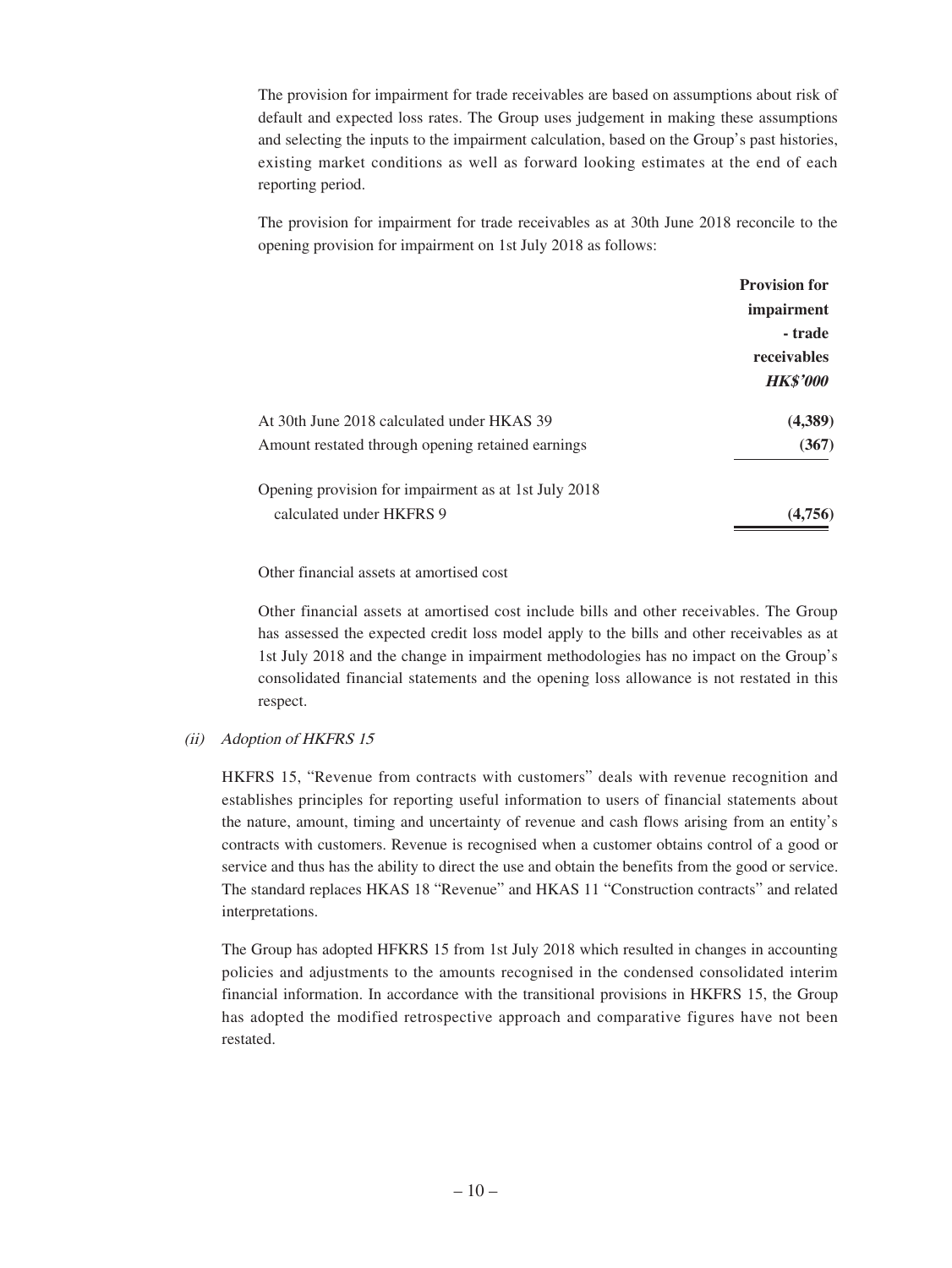The impact on the Group's financial position by the application of HKFRS 15 as compared to HKAS 18 that was previously in effect before the adoption of HKFRS 15 is as follows:

| <b>Balance sheet (extract)</b>                                      | <b>30th June 2018</b><br>as originally<br>presented<br><b>HK\$'000</b><br><i>(unaudited)</i> | <b>HKFRS 15</b><br><b>HK\$'000</b><br>( <i>unaudited</i> ) | <b>1st July 2018</b><br><b>Restated</b><br><b>HK\$'000</b><br><i>(unaudited)</i> |
|---------------------------------------------------------------------|----------------------------------------------------------------------------------------------|------------------------------------------------------------|----------------------------------------------------------------------------------|
| Other payables, deposit received and<br>accruals - Deposit received | 6,613                                                                                        | (6,613)                                                    |                                                                                  |
| Other payables and<br>accruals - Contract liabilities               |                                                                                              | 6,613                                                      | 6,613                                                                            |

The adoption of HKFRS 15 has no material impact to the Group's net assets as at 30th June 2018 and the condensed consolidated income statement, the condensed consolidated statement of comprehensive income, earnings per share (basic and diluted) and the condensed consolidated statement of cash flows for the period ended 31st December 2018.

#### 2.4 Changes in accounting policies upon adopting of the New HKFRSs

- (i) HKFRS 9 Financial instruments
	- (a) Classification

From 1st July 2018, the Group classifies its financial assets in the following measurement categories:

- those to be measured subsequently at fair value (through OCI); and
- those to be measured at amortised cost.

The classification depends on the entity's business model for managing the financial assets and the contractual terms of the cash flows.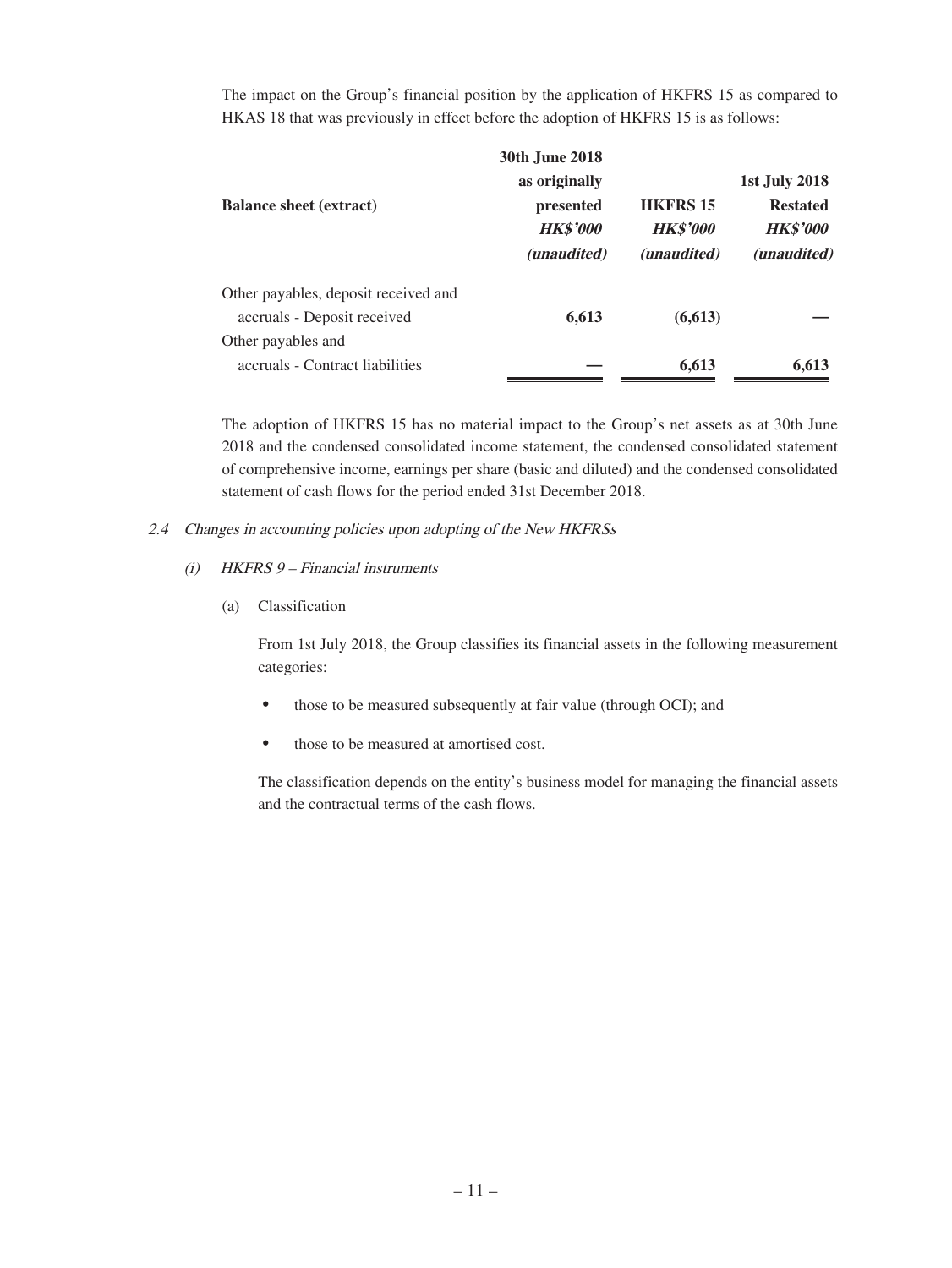For assets measured at fair value, gains and losses will either be recorded in profit or loss or OCI. For investments in equity instruments that are not held for trading, this will depend on whether the Group has made an irrevocable election at the time of initial recognition to account for the equity investment at fair value through other comprehensive income.

#### (b) Measurement

At initial recognition, the Group measures a financial asset at its fair value plus, in the case of a financial asset not at fair value through profit or loss ("FVPL"), transaction costs that are directly attributable to the acquisition of the financial asset. Transaction costs of financial assets carried at FVPL are expensed in profit or loss.

### Debt instruments

Subsequent measurement of debt instruments depends on the Group's business model for managing the asset and the cash flow characteristics of the asset. The Group classifies all its debt instruments as amortised cost. Assets that are held for collection of contractual cash flows where those cash flows represent solely payments of principal and interest are measured at amortised cost. Interest income from these financial assets is included in finance income using the effective interest rate method. Any gain or loss arising on derecognition is recognised directly in profit or loss and presented in other losses, net, together with foreign exchange gains and losses. Impairment losses are presented as separate line item in the condensed consolidated statement of comprehensive income.

### Equity instruments

The Group subsequently measures all equity investments at fair value. Where the Group's management has elected to present fair value gains and losses on equity investments in OCI, there is no subsequent reclassification of fair value gains and losses to profit or loss following the derecognition of the investment. Dividends from such investments continue to be recognised in profit or loss as other income when the Group's right to receive payments is established.

(c) Impairment

From 1st July 2018, the Group assesses on a forward looking basis the expected credit losses associated with its debt instruments carried at amortised cost and FVOCI. The impairment methodology applied depends on whether there has been a significant increase in credit risk.

For trade receivables, the Group applies the simplified approach permitted by HKFRS 9, which requires expected lifetime losses to be recognised from initial recognition of the receivables.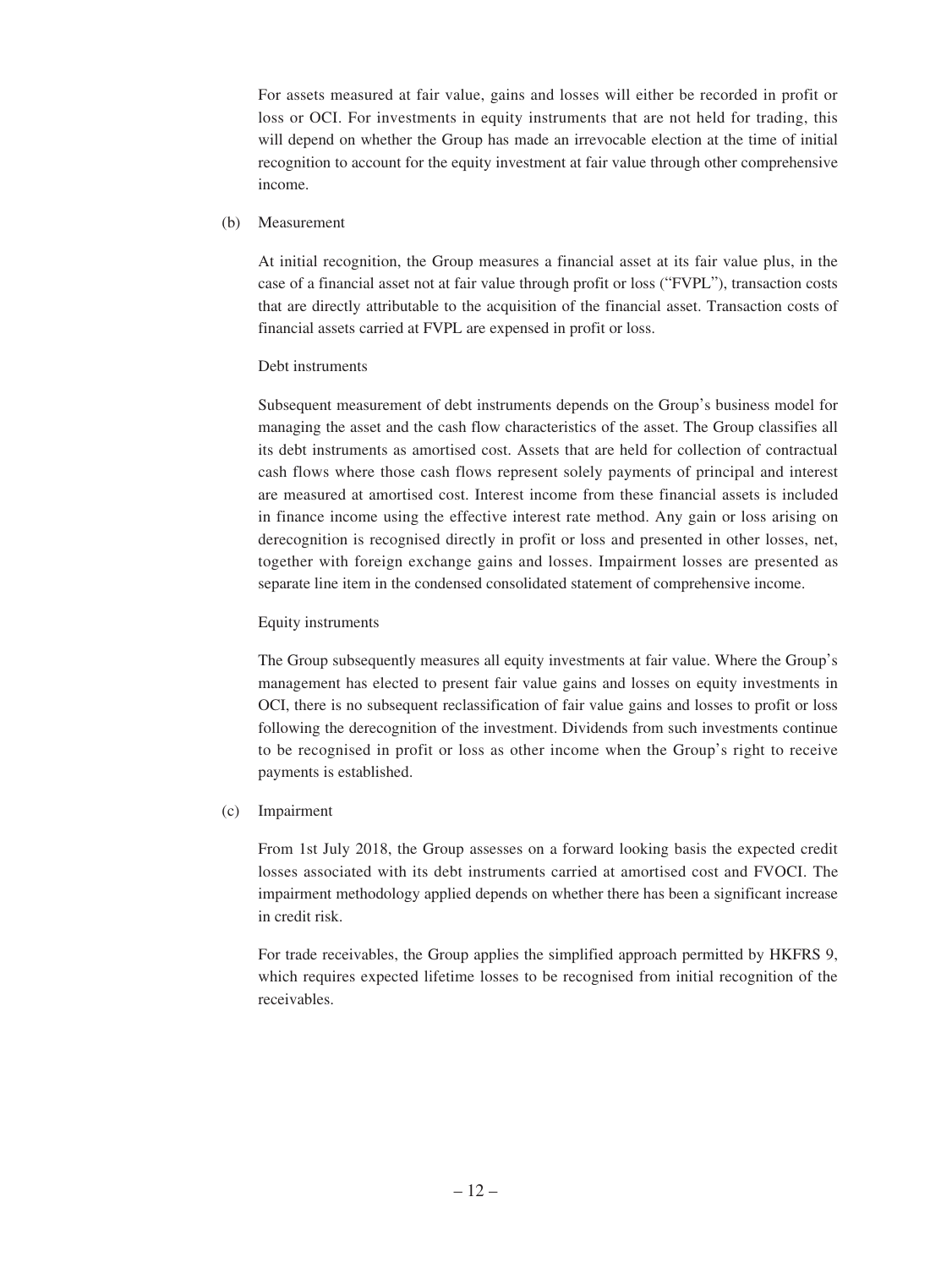#### (ii) HKFRS 15

The Group recognises revenue when it satisfies a performance obligation by transferring a promised good to a customer, which is when the customer obtains control of a good, has the ability to direct the use of, and obtain substantially all of the remaining benefits from that good. If the control of the goods and services is transferred over a period of time, the Group recognises revenue by reference to the extent of progress toward completion in fulfilling its performance obligations during the entire contract period.

For the amounts of revenue recognised for goods transferred and services provided, the Group recognises any unconditional rights to consideration separately as a receivable and the rest as a contract asset, and recognises provision for impairment of the receivable and the contract asset based on ECL; if the consideration received or receivable exceeds the obligation performed by the Group, a contract liability is recognised. The Group presents a net contract asset or a net contract liability under each contract.

Contract costs include costs to fulfill a contract and of obtaining a contract. The cost incurred for providing services by the Group is recognised as the costs to fulfill a contract, and is amortised based on the progress towards completion of the service provided when recognising revenue. The incremental cost incurred by the Group of obtaining a contract is recognised as the costs of obtaining a contract. For costs of obtaining a contract that will be amortised within one year, the Group recognises it in profit and loss. For the costs of obtaining a contract that will be amortised for more than one year period, it is amortised in profit and loss based on same progress towards completion as recognising revenue. The Group recognises the excess of the carrying amounts of contract costs over the expected remaining consideration less any costs not yet recognised as an impairment loss. As at the balance sheet date, the Group presents the costs to fulfill and of obtaining a contract, in the net amount after deducting relevant asset impairment provisions, as other assets.

The Group recognises revenue for each of its activities in the income statement in accordance with below policies:

(a) Sales of goods

Sales of goods are recognised when a group entity has transferred control over products to the customer, the customer has accepted the products, there is no unfulfilled obligation that could affect the customer's acceptance of the products, the amount of sales can be reliably measured and it is probable that future economic benefits will flow to the entity. Revenue from sales is based on the price specified in the sales contracts. Accumulated experience is used to estimate the likelihood and provide for sales return for the goods sold at the time of sale. A receivable is recognised when the goods are delivered as this is the point in time that the consideration is unconditional because only the passage of time is required before the payment is due.

(b) Rental income

Rental income is recognised in the consolidated income statement on a straight-line basis over the term of the lease.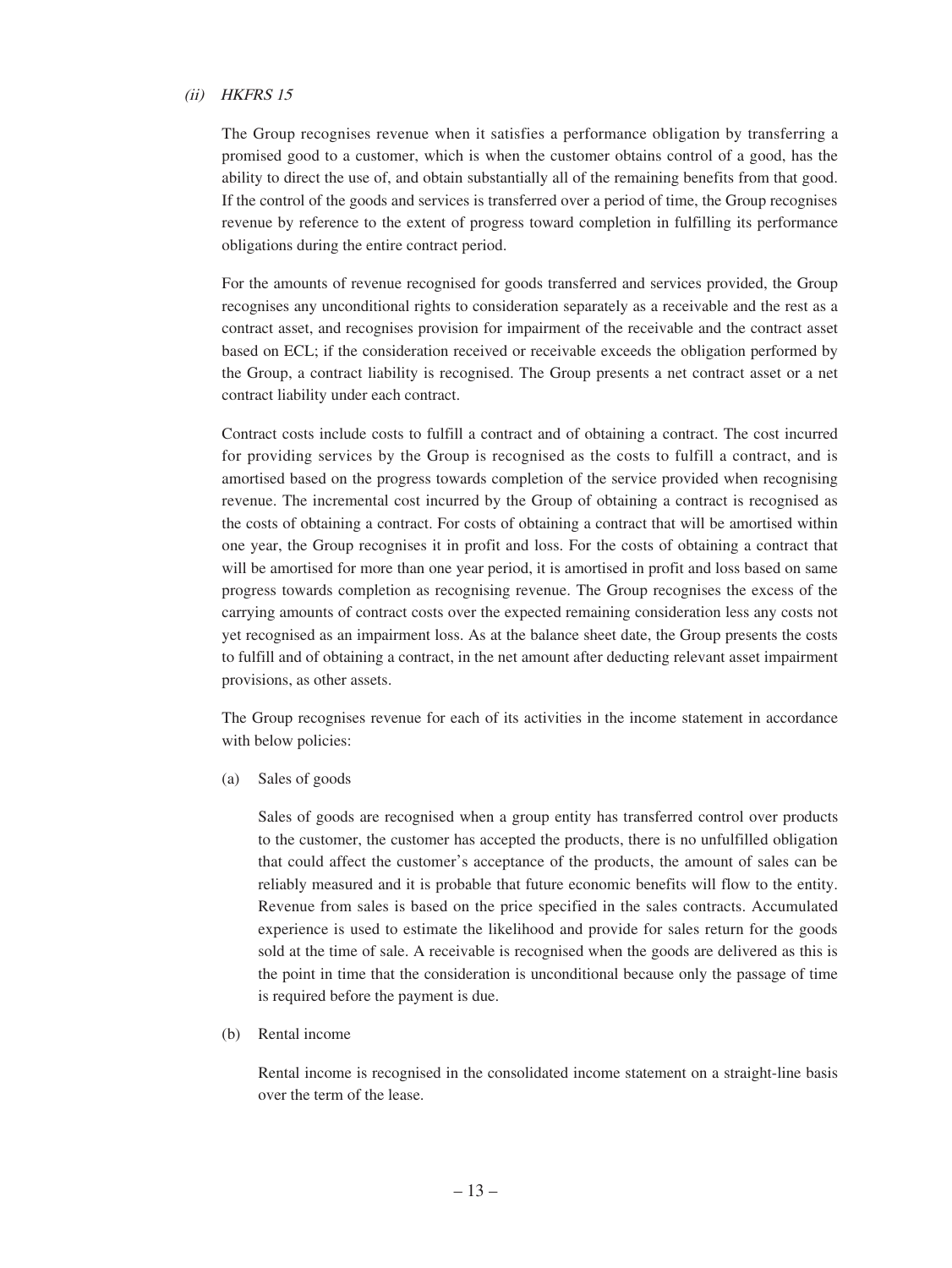#### (c) Interest income

Interest income is recognised on a time-proportion basis using the effective interest method. When a receivable is impaired, the Group reduces the carrying amount to its recoverable amount, being the estimated future cash flows discounted at the original effective interest rate of the instrument, and continues unwinding the discount as interest income. Interest income on impaired loans is recognised using the original effective interest rate.

### **3 Revenue from contracts with customers and segment information**

|                                       | <b>Unaudited</b> |                 |
|---------------------------------------|------------------|-----------------|
|                                       | Six months ended |                 |
|                                       | 31st December    |                 |
|                                       | 2018             | 2017            |
|                                       | <b>HK\$'000</b>  | <b>HK\$'000</b> |
| Revenue from contracts with customers |                  |                 |
| Sales of goods                        | 1,024,235        | 984,675         |
| Provision of logistics services       |                  | 441             |
|                                       | 1,024,235        | 985,116         |

The Group is principally engaged in the manufacturing and trading of plastic materials, pigments, colorants, compounded plastic resins and engineering plastic products.

The chief operating decision-maker ("CODM") has been identified as the Executive Directors of the Company. Management has determined the operating segments based on the reports reviewed by the CODM that are used to assess performance and allocate resources. The CODM considers the business from the operations nature and the type of products perspective, including the trading of plastic materials ("Trading"), manufacturing and sale of colorants, pigments and compounded plastic resins ("Colorants"), manufacturing and sale of engineering plastic products ("Engineering plastic") and other corporate and business activities ("Others").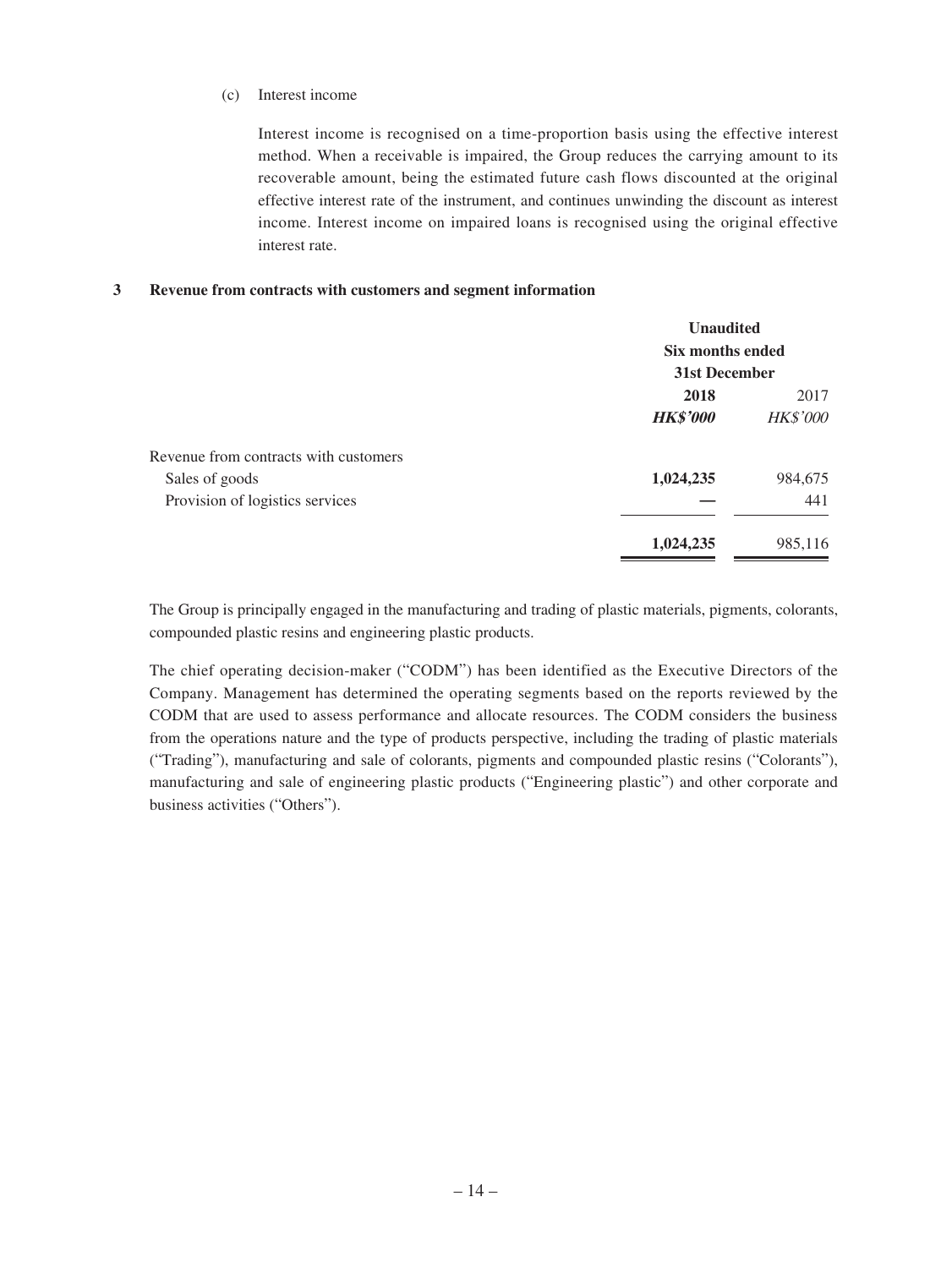Each of the Group's operating segments represents a strategic business unit that is managed by different business unit leaders. Inter-segment transactions are entered into under the normal commercial terms and conditions that would also be available to unrelated third parties. Information provided to the CODM is measured in a manner consistent with that in the condensed consolidated interim financial information.

The CODM assesses the performance of the operating segments based on a measure of revenue from contracts with customers and operating profit, which is in a manner consistent with that of the condensed consolidated interim financial information.

The segment information provided to the CODM for the reportable segments for the six months ended 31st December 2018 is as follows:

|                                   | <b>Unaudited</b>   |                  |                 |                 |                 |
|-----------------------------------|--------------------|------------------|-----------------|-----------------|-----------------|
|                                   | <b>Engineering</b> |                  |                 |                 |                 |
|                                   | <b>Trading</b>     | <b>Colorants</b> | plastic         | <b>Others</b>   | Group           |
|                                   | <b>HK\$'000</b>    | <b>HK\$'000</b>  | <b>HK\$'000</b> | <b>HK\$'000</b> | <b>HK\$'000</b> |
| Revenue from contracts            |                    |                  |                 |                 |                 |
| with customers                    |                    |                  |                 |                 |                 |
| - Gross revenue                   | 778,222            | 157,983          | 121,345         |                 | 1,057,550       |
| - Inter-segment revenue           | (31, 924)          | (1,310)          | (81)            |                 | (33,315)        |
| Revenue from external customers   | 746,298            | 156,673          | 121,264         |                 | 1,024,235       |
| Operating (loss)/profit           | (2,309)            | 11,209           | 10,879          | (1,700)         | 18,079          |
| Finance income                    | 62                 | 47               | $\overline{2}$  |                 | 111             |
| Finance costs                     | (9, 158)           | (625)            | (790)           | (189)           | (10,762)        |
| (Loss)/profit before income tax   | (11, 405)          | 10,631           | 10,091          | (1,889)         | 7,428           |
| Other information:                |                    |                  |                 |                 |                 |
| Additions to non-current assets   |                    |                  |                 |                 |                 |
| (other than financial instruments |                    |                  |                 |                 |                 |
| and deferred income tax assets)   | 470                | 3,140            | 3,422           | 73              | 7,105           |
| Depreciation of property, plant   |                    |                  |                 |                 |                 |
| and equipment                     | 448                | 3,883            | 4,526           | 258             | 9,115           |
| Amortisation of leasehold land    |                    |                  |                 |                 |                 |
| and land use rights               | 179                | 93               | 16              | 39              | 327             |
| Provision for/(reversal of)       |                    |                  |                 |                 |                 |
| impairment of inventories, net    | 1,115              | (68)             | 547             |                 | 1,594           |
| Provision for impairment of trade |                    |                  |                 |                 |                 |
| and other receivables             |                    |                  |                 | 31              | 31              |
| Fair value gains on derivative    |                    |                  |                 |                 |                 |
| financial instruments             | (1,785)            |                  |                 |                 | (1,785)         |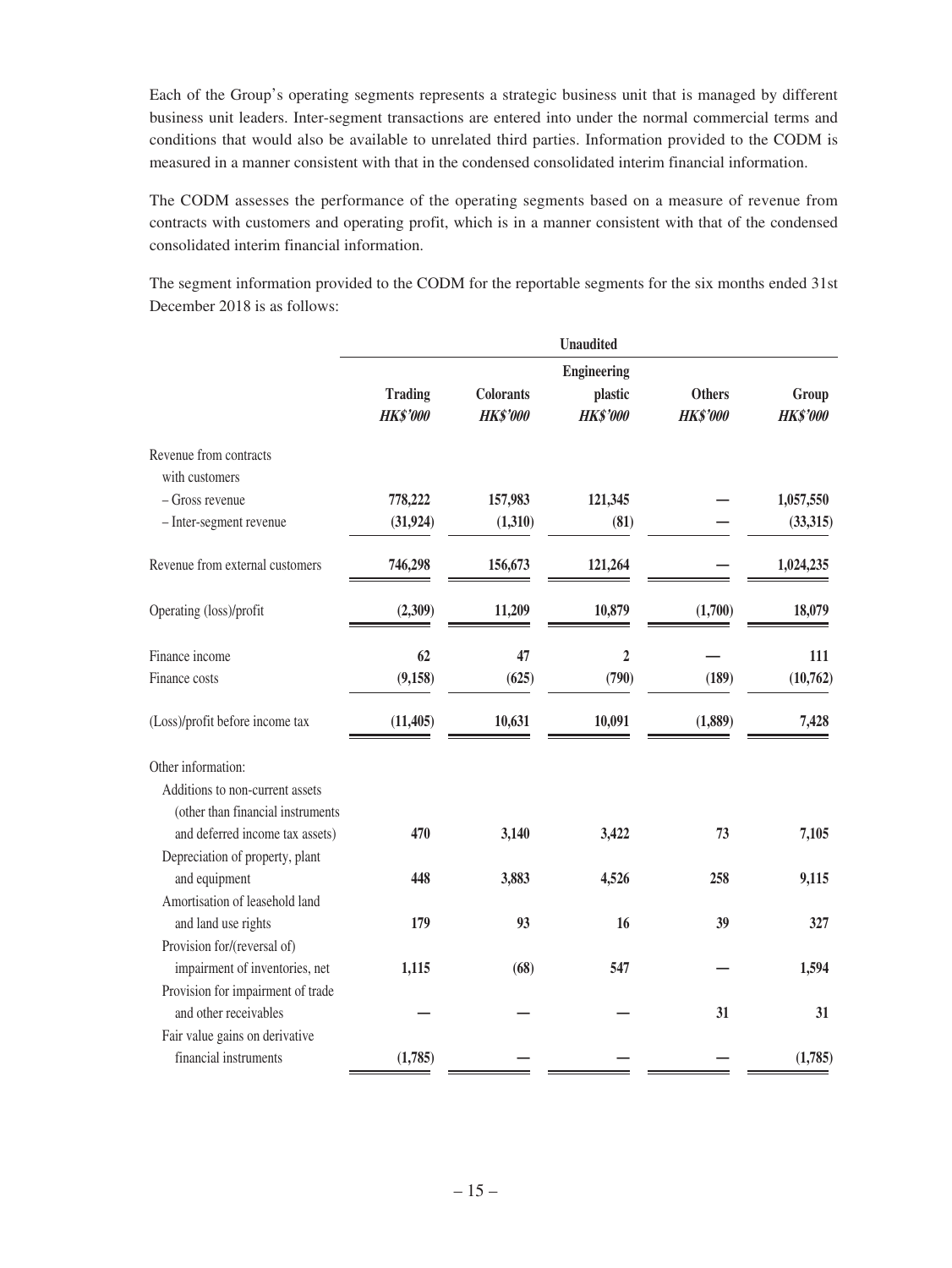The segment information provided to the CODM for the reportable segments as at 31st December 2018 is as follows:

|                          |                                   |                                     | <b>Unaudited</b>                                 |                                  |                          |
|--------------------------|-----------------------------------|-------------------------------------|--------------------------------------------------|----------------------------------|--------------------------|
|                          | <b>Trading</b><br><b>HK\$'000</b> | <b>Colorants</b><br><b>HK\$'000</b> | <b>Engineering</b><br>plastic<br><b>HK\$'000</b> | <b>Others</b><br><b>HK\$'000</b> | Group<br><b>HK\$'000</b> |
| Segment assets           | 483,107                           | 296,125                             | 157,208                                          | 129,757                          | 1,066,197                |
| Total assets             |                                   |                                     |                                                  |                                  | 1,066,197                |
| Segment liabilities      | (113, 452)                        | (26,738)                            | (17, 045)                                        | (3,935)                          | (161, 170)               |
| <b>Borrowings</b>        | (333,523)                         | (23, 047)                           | (45, 233)                                        |                                  | (401, 803)               |
| <b>Total liabilities</b> | (446, 975)                        | (49,785)                            | (62, 278)                                        | (3,935)                          | (562, 973)               |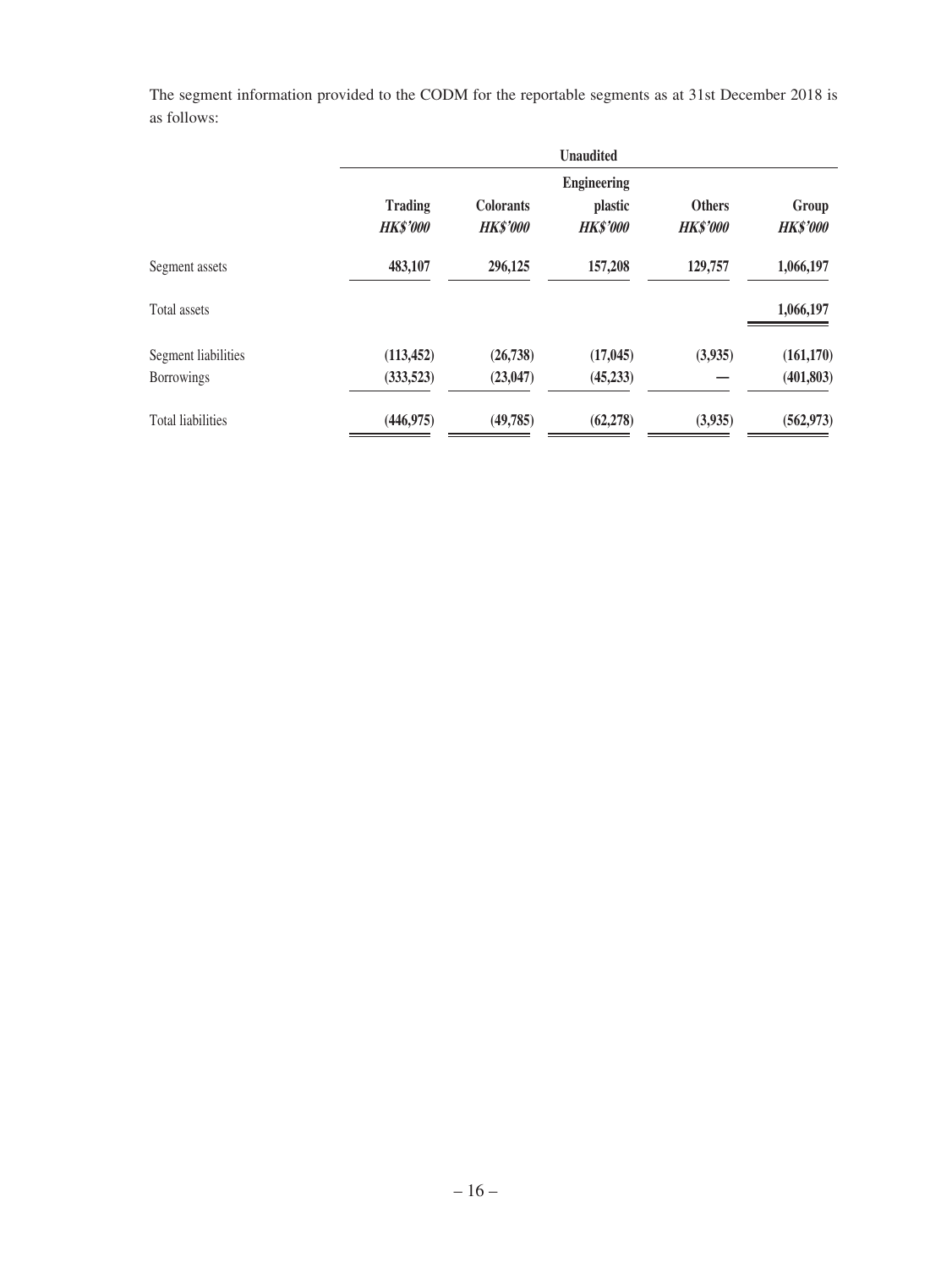The segment information provided to the CODM for the reportable segments for the six months ended 31st December 2017 is as follows:

|                                   | Unaudited           |                       |                     |                    |                   |
|-----------------------------------|---------------------|-----------------------|---------------------|--------------------|-------------------|
|                                   | Engineering         |                       |                     |                    |                   |
|                                   | Trading<br>HK\$'000 | Colorants<br>HK\$'000 | plastic<br>HK\$'000 | Others<br>HK\$'000 | Group<br>HK\$'000 |
| Revenue from contracts            |                     |                       |                     |                    |                   |
| with customers                    |                     |                       |                     |                    |                   |
| - Gross revenue                   | 727,608             | 174,604               | 117,611             | 441                | 1,020,264         |
| - Inter-segment revenue           | (32,672)            | (1,470)               | (998)               | (8)                | (35, 148)         |
| Revenue from external customers   | 694,936             | 173,134               | 116,613             | 433                | 985,116           |
| Operating profit/(loss)           | 22,011              | 10,896                | 12,921              | (4,160)            | 41,668            |
| Finance income                    | 85                  | 107                   | 11                  |                    | 203               |
| Finance costs                     | (4, 861)            | (619)                 | (699)               | (170)              | (6,349)           |
| Profit/(loss) before income tax   | 17,235              | 10,384                | 12,233              | (4,330)            | 35,522            |
| Other information:                |                     |                       |                     |                    |                   |
| Additions to non-current assets   |                     |                       |                     |                    |                   |
| (other than financial instruments |                     |                       |                     |                    |                   |
| and deferred income tax assets)   | 650                 | 8,073                 | 8,703               | 64                 | 17,490            |
| Depreciation of property, plant   |                     |                       |                     |                    |                   |
| and equipment                     | 423                 | 3,211                 | 4,187               | 258                | 8,079             |
| Amortisation of leasehold land    |                     |                       |                     |                    |                   |
| and land use rights               | 187                 | 97                    | 16                  | 39                 | 339               |
| (Reversal of)/provision for       |                     |                       |                     |                    |                   |
| impairment of inventories, net    | (570)               | 1,560                 | 771                 |                    | 1,761             |
| Provision for impairment of trade |                     |                       |                     |                    |                   |
| and other receivables, net        |                     | 58                    |                     | 2,446              | 2,504             |
| Gain on disposal of a subsidiary  |                     |                       |                     | (398)              | (398)             |
| Fair value gains on derivative    |                     |                       |                     |                    |                   |
| financial instruments             | (960)               |                       |                     |                    | (960)             |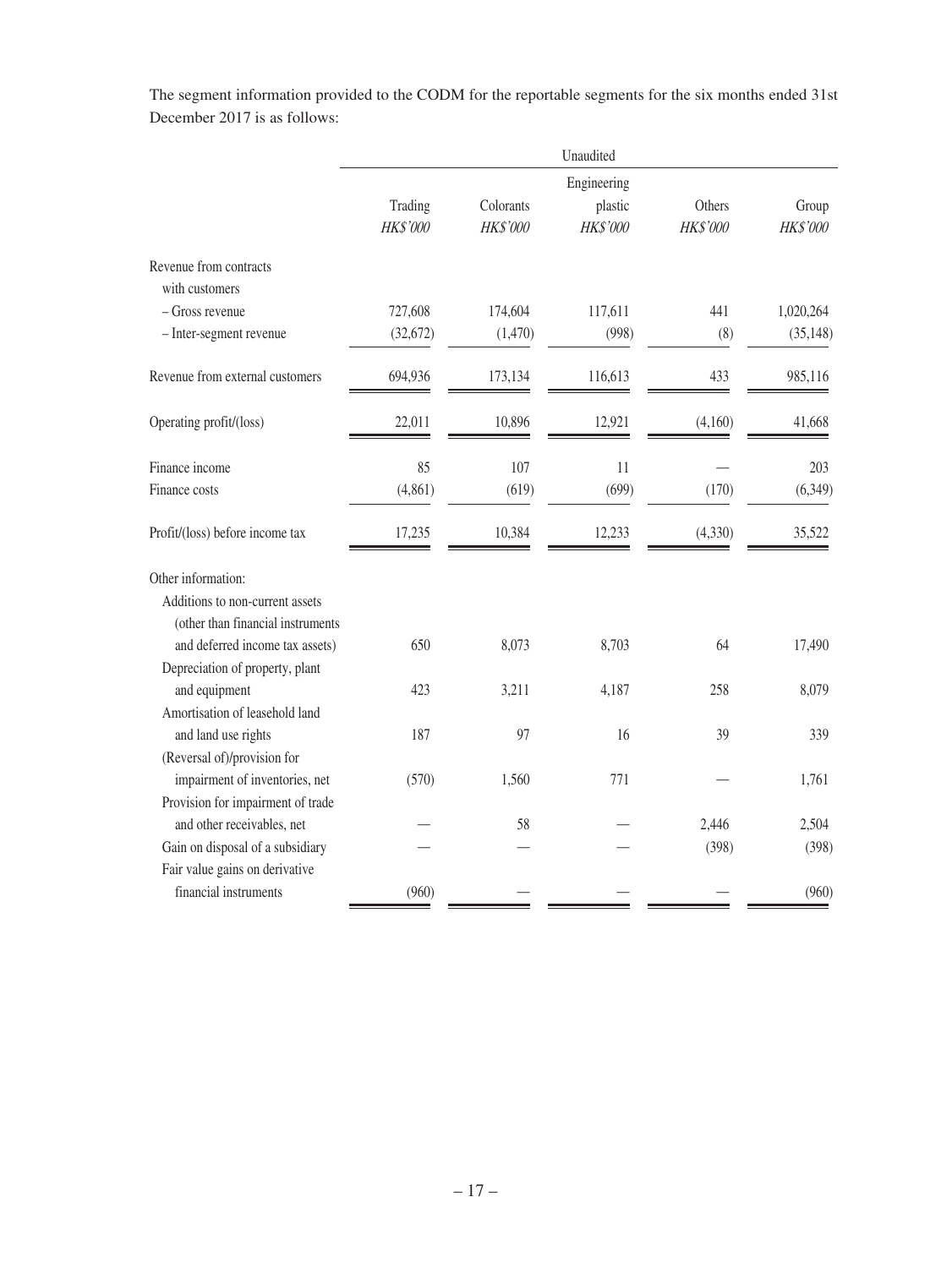The segment information provided to the CODM for the reportable segments as at 30th June 2018 is as follows:

|                          | Audited                    |                       |                                    |                    |                   |
|--------------------------|----------------------------|-----------------------|------------------------------------|--------------------|-------------------|
|                          | Trading<br><b>HK\$'000</b> | Colorants<br>HK\$'000 | Engineering<br>plastic<br>HK\$'000 | Others<br>HK\$'000 | Group<br>HK\$'000 |
| Segment assets           | 450,909                    | 307,647               | 161,283                            | 129,756            | 1,049,595         |
| Total assets             |                            |                       |                                    |                    | 1,049,595         |
| Segment liabilities      | (89,916)                   | (26,946)              | (19,257)                           | (3,906)            | (140, 025)        |
| <b>Borrowings</b>        | (315, 947)                 | (23, 810)             | (27,896)                           | (7, 876)           | (375,529)         |
| <b>Total liabilities</b> | (405, 863)                 | (50,756)              | (47, 153)                          | (11,782)           | (515, 554)        |

The entity is domiciled in Hong Kong. The revenue from external customers from Hong Kong for the six months ended 31st December 2018 is approximately HK\$541,769,000 (2017: HK\$460,569,000) and the total of its revenue from external customers from other locations (mainly The People's Republic of China (the "PRC")) is approximately HK\$482,466,000 (2017: HK\$524,547,000).

At 31st December 2018, the total of non-current assets other than financial instruments and deferred income tax assets located in Hong Kong is approximately HK\$167,030,000 (30th June 2018: HK\$169,796,000) and the total of these non-current assets located in other locations (mainly the PRC) is approximately HK\$117,456,000 (30th June 2018: HK\$122,761,000).

### **4 Other gains, net**

|                                                      | <b>Unaudited</b><br>Six months ended<br>31st December |                 |
|------------------------------------------------------|-------------------------------------------------------|-----------------|
|                                                      | 2018<br>2017                                          |                 |
|                                                      | <b>HK\$'000</b>                                       | <b>HK\$'000</b> |
| Net exchange gain/(loss)                             | 639                                                   | (512)           |
| Gain on disposal of property, plant and equipment    | 36                                                    | 51              |
| Gain on disposal of a subsidiary                     |                                                       | 398             |
| Fair value gains on derivative financial instruments | 1,785                                                 | 960             |
| <b>Others</b>                                        | 725                                                   | 948             |
|                                                      | 3,185                                                 | 1,845           |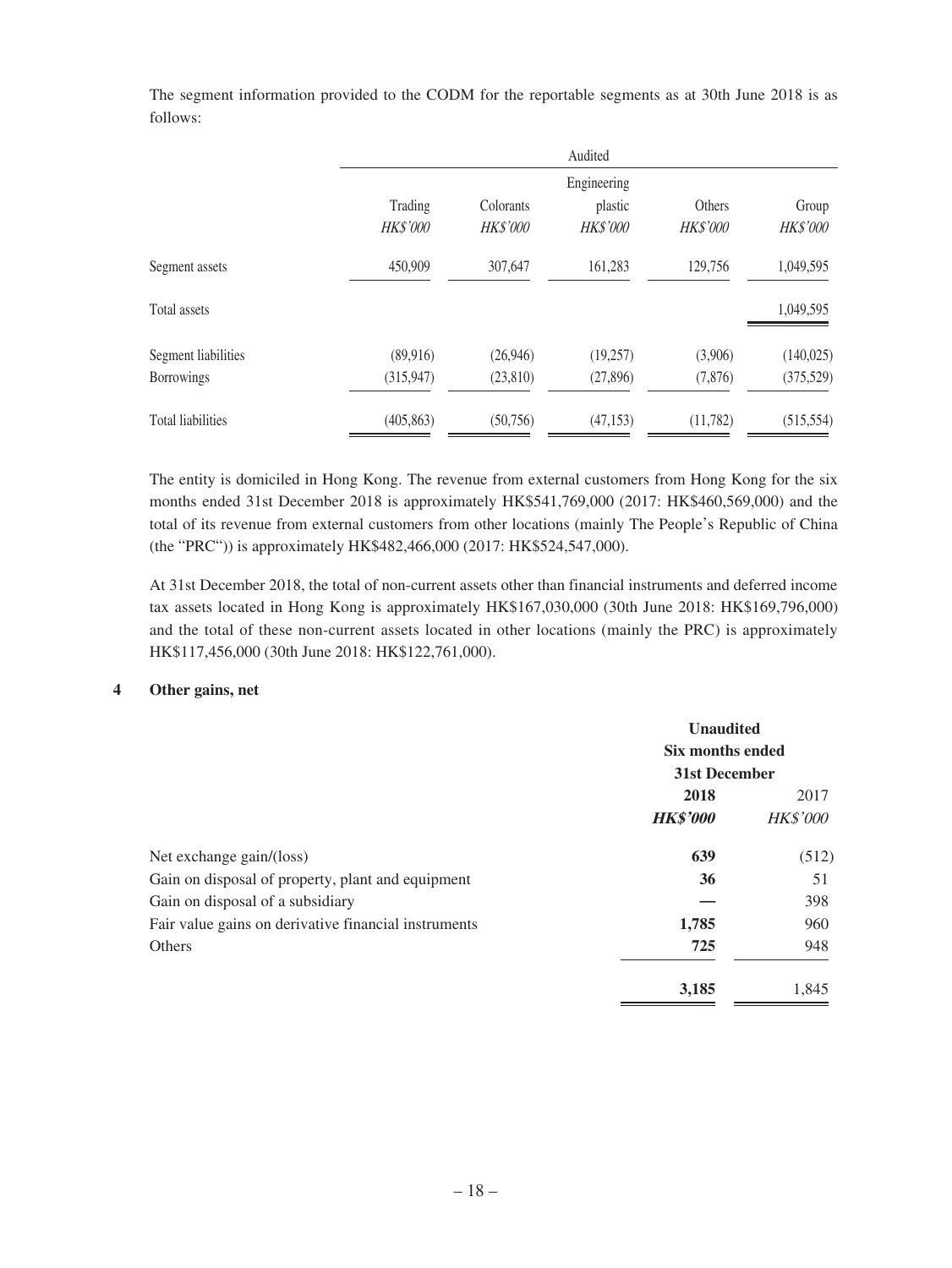# **5 Operating profit**

Operating profit is stated after charging/(crediting) the following:

|                                                                      | <b>Unaudited</b><br>Six months ended<br>31st December |                 |
|----------------------------------------------------------------------|-------------------------------------------------------|-----------------|
|                                                                      |                                                       |                 |
|                                                                      | 2018                                                  | 2017            |
|                                                                      | <b>HK\$'000</b>                                       | <b>HK\$'000</b> |
| Cost of inventories recognised as expenses included in cost of sales | 863,479                                               | 810,493         |
| Depreciation of property, plant and equipment                        | 9,115                                                 | 8,079           |
| Amortisation of leasehold land and land use rights                   | 327                                                   | 339             |
| Operating lease rentals in respect of land and buildings             | 4,986                                                 | 4,293           |
| Employee benefit expenses, including Directors' emoluments           | 64,455                                                | 61,899          |
| Provision for impairment of trade and other receivables, net         | 31                                                    | 2,504           |
| Provision for impairment of inventories, net                         | 1,594                                                 | 1,761           |
| Gain on disposal of property, plant and equipment                    | (36)                                                  | (51)            |
| Fair value gains on derivative financial instruments                 | (1,785)                                               | (960)           |

### **6 Finance income and costs**

|                                                                   | <b>Unaudited</b><br>Six months ended<br>31st December |                 |
|-------------------------------------------------------------------|-------------------------------------------------------|-----------------|
|                                                                   |                                                       |                 |
|                                                                   |                                                       |                 |
|                                                                   | 2018                                                  | 2017            |
|                                                                   | <b>HK\$'000</b>                                       | <b>HK\$'000</b> |
| Finance income:                                                   |                                                       |                 |
| - Interest income from bank deposits                              | 111                                                   | 203             |
| Finance costs:                                                    |                                                       |                 |
| - Interests on bank borrowings wholly repayable within five years | (8,169)                                               | (6,105)         |
| - Net exchange losses on financing activities                     | (2,593)                                               | (244)           |
|                                                                   | (10,762)                                              | (6,349)         |
| Finance costs, net                                                | (10, 651)                                             | (6,146)         |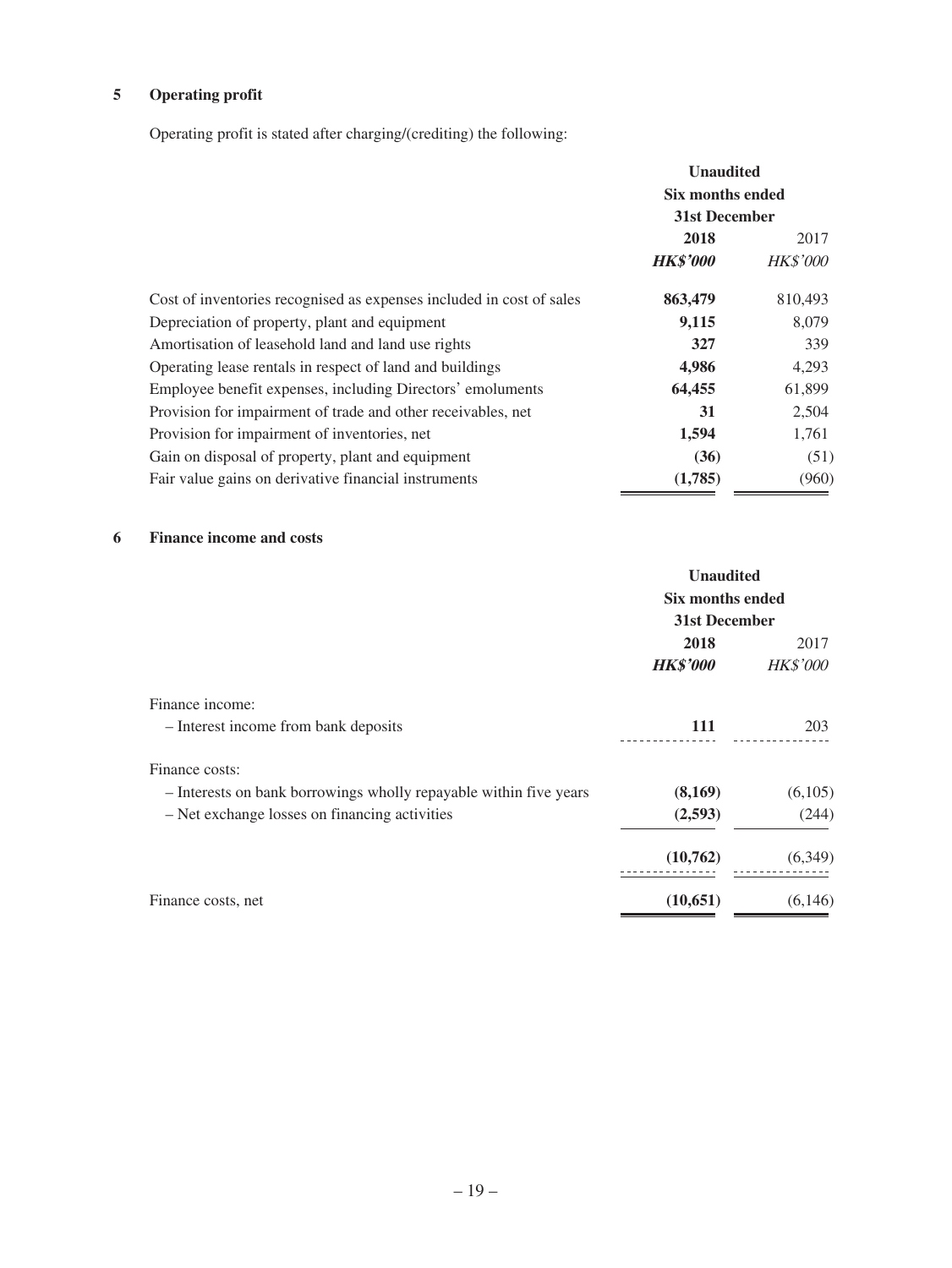### **7 Income tax expense**

Hong Kong profits tax has been provided for at the rate of 16.5% (2017: 16.5%) on the estimated assessable profit for the period. Income tax on the Group's subsidiaries established and operate in the PRC has been calculated on the estimated assessable profit for the period at the rates of taxation as applicable to the relevant subsidiaries.

The amount of income tax charged to the interim consolidated income statement represents:

| <b>Unaudited</b> |                 |  |
|------------------|-----------------|--|
| Six months ended |                 |  |
| 31st December    |                 |  |
| 2018             | 2017            |  |
| <b>HK\$'000</b>  | <b>HK\$'000</b> |  |
|                  |                 |  |
| 1,321            | 724             |  |
| 2,420            | 9,922           |  |
| 3,741            | 10,646          |  |
| 347              | 27              |  |
| 4,088            | 10,673          |  |
|                  |                 |  |

#### **8 Dividends**

On 28th September 2017, the Director declared a final dividend of HK2.0 cents per share, totaling HK\$7,384,000 for the year ended 30th June 2017, which was paid during the year ended 30th June 2018.

On 26th February 2018, the Directors declared an interim dividend of HK1.0 cent per share, totaling HK\$3,692,000 for the period ended 31st December 2017, which was paid during the year ended 30th June 2018.

On 27th September 2018, the Directors proposed a final dividend of HK2.0 cents per share, totaling HK\$7,384,000 for the year ended 30th June 2018, which was paid during the period ended 31st December 2018.

On 27th February 2019, the Directors resolved not to declare any interim dividend for the period ended 31st December 2018.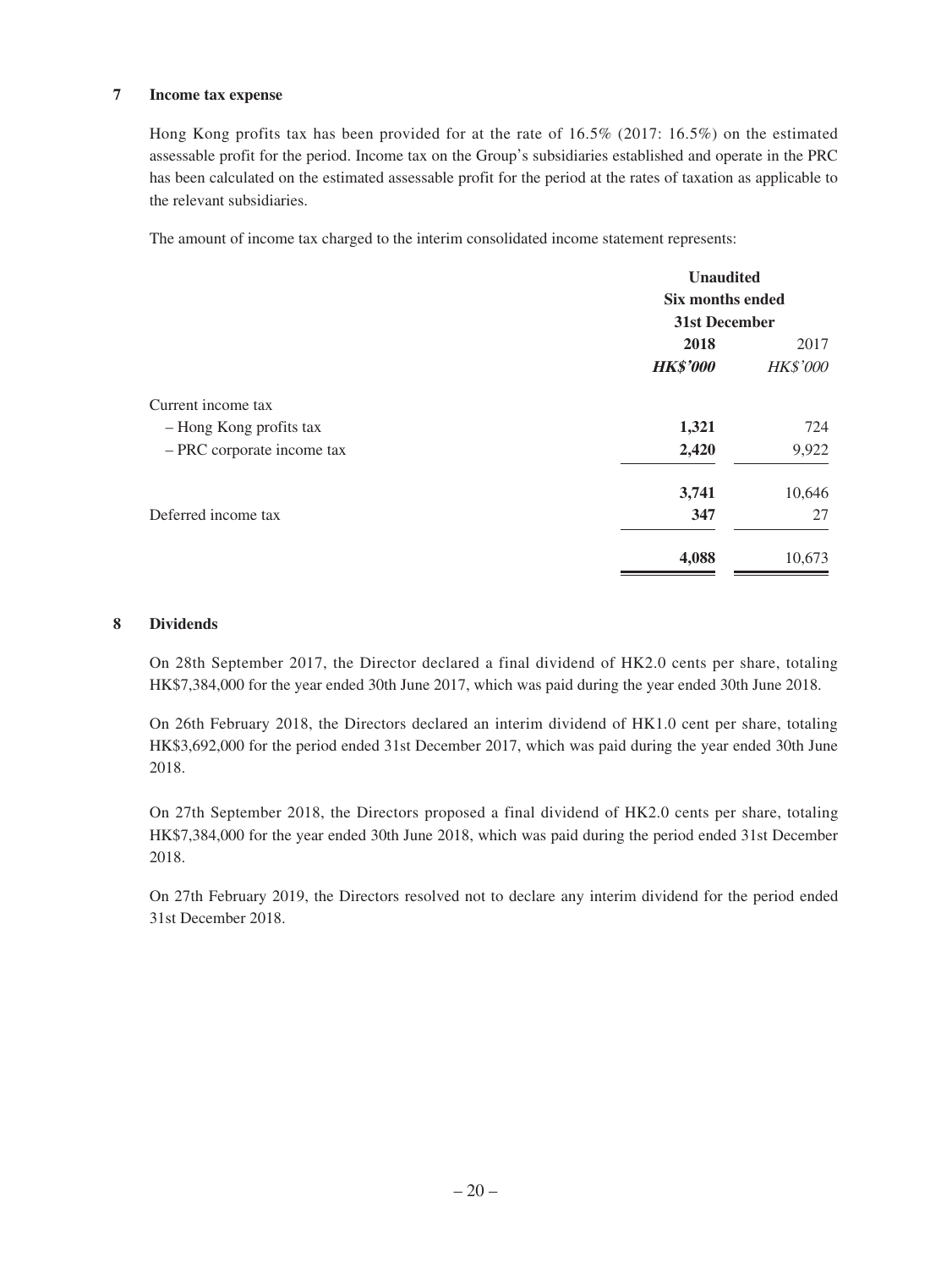### **9 Earnings per share**

The calculation of basic earnings per share is based on the profit attributable to equity holders of the Company for the period of HK\$1,878,000 (2017: HK\$22,569,000) and 369,200,000 (2017: 369,200,000) ordinary shares in issue during the period.

Dilutive earnings per share for the period ended 31st December 2018 and 2017 equal basic earnings per share as there was no dilutive potential ordinary share as at the period ended 31st December 2018 and 2017.

#### **10 Trade and bills receivables**

|                                               | <b>Unaudited</b> | Audited         |
|-----------------------------------------------|------------------|-----------------|
|                                               | 31st December    | 30th June       |
|                                               | 2018             | 2018            |
|                                               | <b>HK\$'000</b>  | <b>HK\$'000</b> |
| Trade receivables                             | 228,157          | 266,367         |
| Less: provision for impairment of receivables | (4,665)          | (4,389)         |
|                                               | 223,492          | 261,978         |
| Bills receivables                             | 22,384           | 22,314          |
|                                               | 245,876          | 284,292         |

At 31st December 2018, the aging analysis of trade receivables, based on invoice date, is as follows:

|               | <b>Unaudited</b> | Audited         |
|---------------|------------------|-----------------|
|               | 31st December    | 30th June       |
|               | 2018             | 2018            |
|               | <b>HK\$'000</b>  | <b>HK\$'000</b> |
| Below 90 days | 216,747          | 252,698         |
| 91-180 days   | 5,853            | 7,701           |
| Over 180 days | 5,557            | 5,968           |
|               | 228,157          | 266,367         |

The majority of the Group's sales are with credit terms of 30 to 90 days. The remaining amounts are on letter of credit or documents against payment.

Bill receivables are mainly with maturity period of within 180 days.

At 31st December 2018, there are bills of exchange of HK\$9,701,000 (30th June 2018: HK\$2,997,000) transferred to banks with recourse in exchange for cash. The transactions had been accounted for as collateralised bank advances.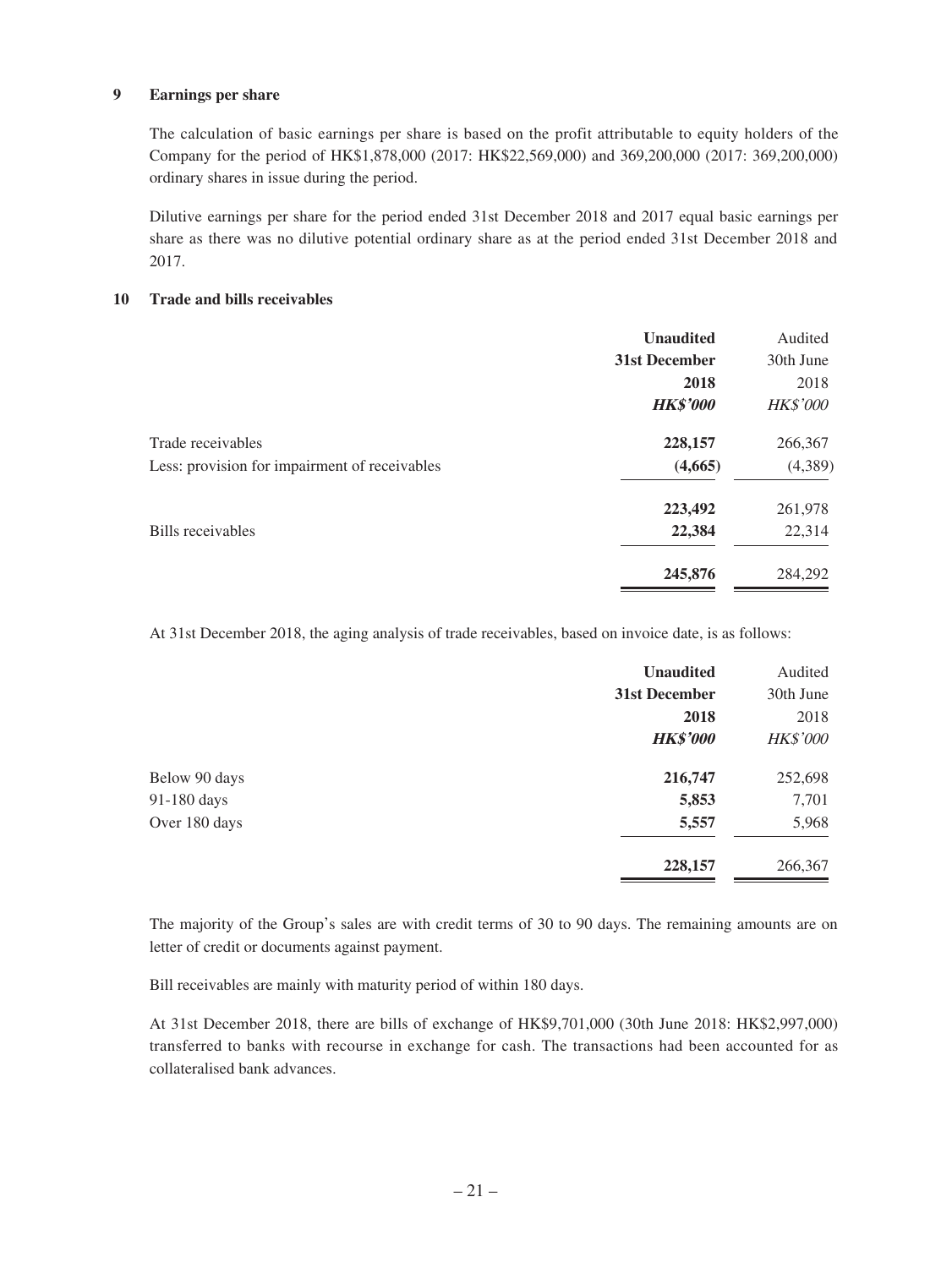# **11 Trade payables**

At 31st December 2018, the aging analysis of trade payables, based on invoice date, is as follows:

| <b>Unaudited</b> | Audited         |
|------------------|-----------------|
| 31st December    | 30th June       |
| 2018             | 2018            |
| <b>HK\$'000</b>  | <b>HK\$'000</b> |
| 108,102          | 84,434          |
| 87               | 111             |
| 1,374            | 1,514           |
| 109,563          | 86,059          |
|                  |                 |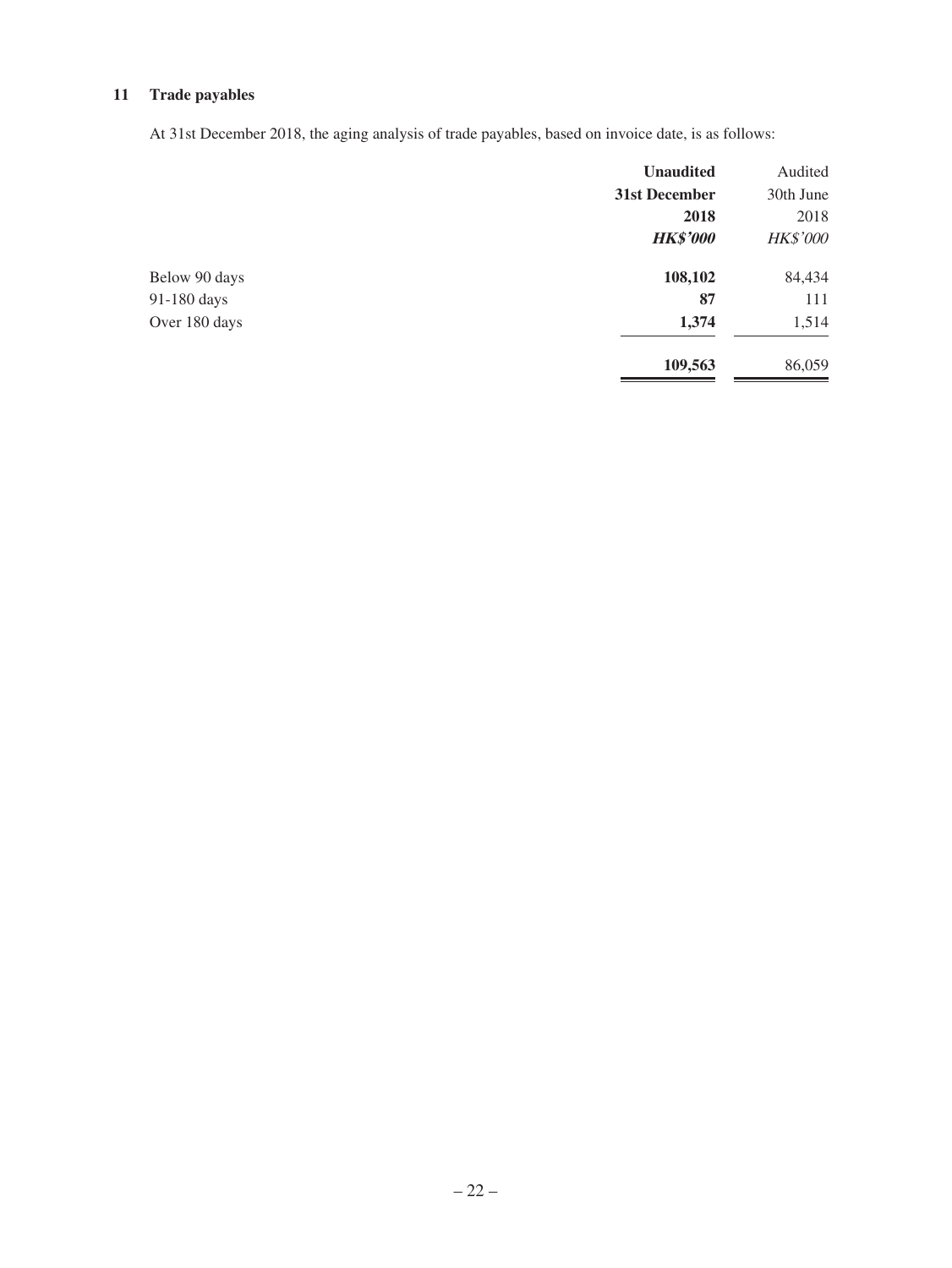### **INTERIM DIVIDEND**

The Board has resolved not to declare any interim dividend for the six months ended 31st December 2018.

### **MANAGEMENT DISCUSSION AND ANALYSIS**

### BUSINESS REVIEW

Looking back at the second half of 2018, plummeting oil prices have drastically dragged down the prices of plastic materials. As for macroeconomic conditions, the US Federal Reserve has raised interest rates, and international trade has also been adversely affected by intensifying Sino-US trade conflict. These factors have clouded the economic outlook for many companies. However, the Group has managed to maintain positive growth of revenue through improving product quality, expanding its customer base and reducing costs, but the drastic change in the operating environment has caused customers to adopt a low inventory policy and become more prudent when placing orders. Other factors such as higher borrowing costs and lower oil prices have also brought negative influence on the Group's business. For the six months ended 31st December 2018, the Group's total turnover was HK\$1,024,235,000 (2017: HK\$985,116,000), 4% slightly higher than the same period last year.

During the period under review, facing such a severe environment, despite the moderate growth of total turnover, overall gross profit and gross profit margin declined by 19.3% to HK\$107,759,000 (2017: HK\$ 133,608,000) and 3 percentage points to 10.5% respectively. Profit attributable to equity holders of the Company amounted to HK\$1,878,000 (2017: profit attributable to equity holders of the Company HK\$22,569,000). Basic earnings per share were HK0.51 cents (2017: profit per share HK6.11 cents). To reserve sufficient capital for business development, the Board did not recommend the payment of an interim dividend.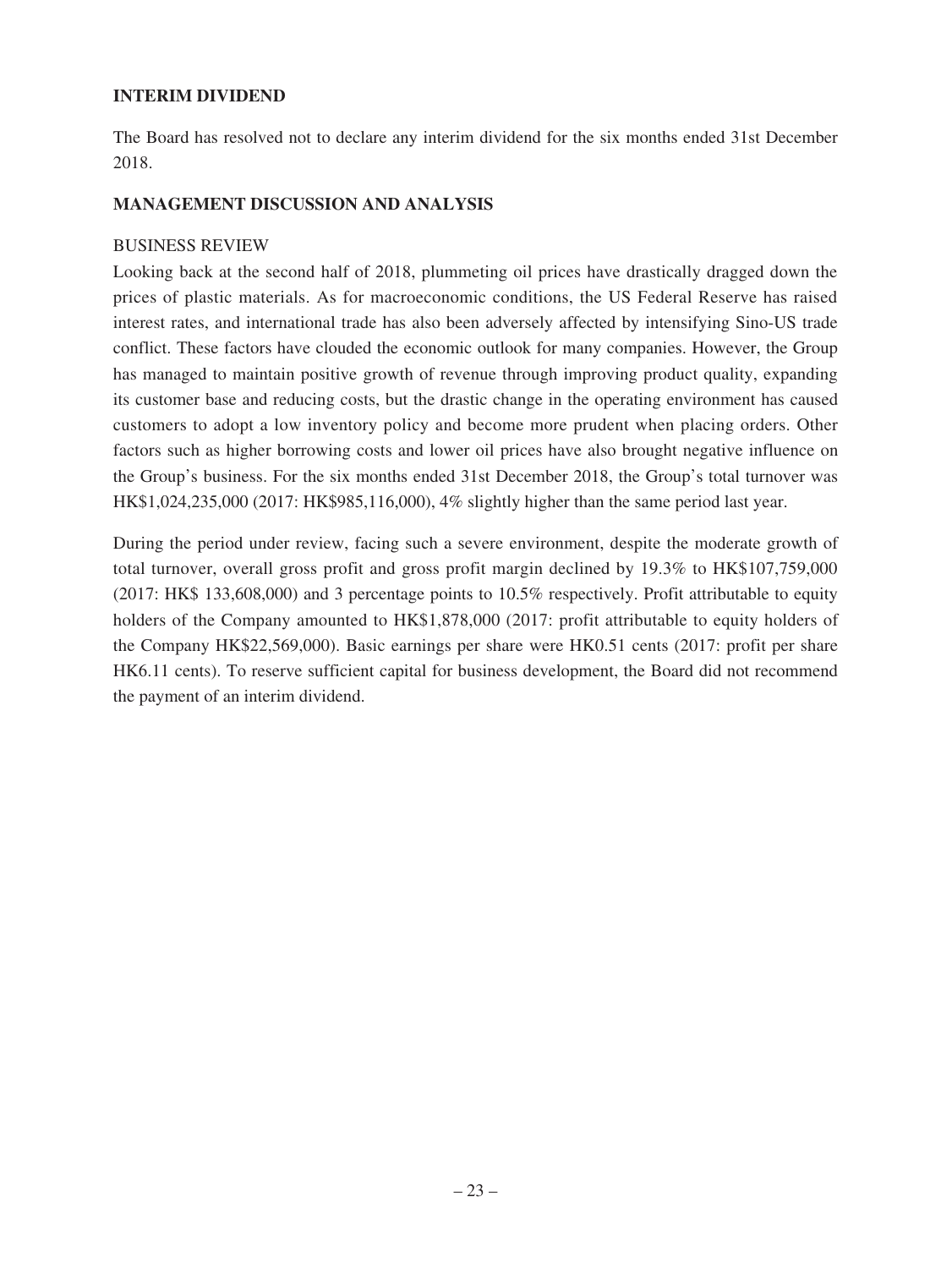Among the Group's three major business segments, the share of the plastics trading business expanded to 72.9% of the Group's total revenue, its largest business segment. The segmental gross profit margin was affected by factors including the deteriorating operating environment and volatile oil prices during the period. However, the operational model of negotiating with world-renowned fast food restaurant chains has become mature, thus more bulk orders were secured, so revenue of this segment grew by 7.4% to HK\$746,298,000 from the corresponding period last year, notwithstanding the gross profit margin decreased by 2.6 percentage points. Besides, the Group has strived to enrich its product mix and has expanded into other technological applications for new energy. As the cooperation model of liaising directly with end-customers matures, the Group will persist with this strategy, and explore opportunities to work more closely with end-customers in order to realise new income sources.

During the period, lower prices of oil and plastic materials, as well as weak demand in the China market, have affected the engineering plastic business segment, so revenue only increased by 4% to HK\$121,264,000, while gross profit margin decreased by approximately 2 percentage points. As customers were more prudent in placing orders due to the Sino-US trade war, and the interest rate hikes by the Federal Reserve also boosted the operating costs, so profit before taxation was down 17.5% to HK\$10,091,000 from last year. However, the Hong Kong branch, which focuses on local sales and export markets, was less adversely affected by the trade war, as benefit from the status of Hong Kong as an independent tariff region, its performance was relatively satisfactory compared with branches located elsewhere. In addition to continuous implementation of strict cost control measures, the Group will persistently leverage its competitive edge and focus on promoting higher margin products to maintain growth momentum and advance its business development.

The trade war between China and US has hit the export-oriented customers in the Southern China region hard and thus adversely affected the Group's business segment which includes colorants, pigments and compounded plastic resins. To mitigate the effects arising from the external economic environment, the Group has actively enhanced the operating efficiency of all of its factories. The Group has strengthened its strategic cooperation with renowned automobile brands in China in order to enlarge its market share there. Consequently, the operational performance of its Shanghai factory was also enhanced. In addition to continuously manufacture high quality sanitary products and increase its market share in automobile application-related product and food packaging markets, the Group has expanded into the new energy vehicle market. Hence, it has developed electric vehicle-related products in collaboration with an internationally renowned automobile brand. It has also focused on valueadded product services with the aim of exploring new income streams and expanding its customer base. However, the slower economic growth in China, plus rising operating costs such as labour and transportation costs, have exerted pressure on the Group's profit. Revenue of the business segment decreased by 9.5% to HK\$156,673,000. Gross profit margin dropped by 2.2 percentage points against the same period of last year, however, profit before taxation recorded a slight growth.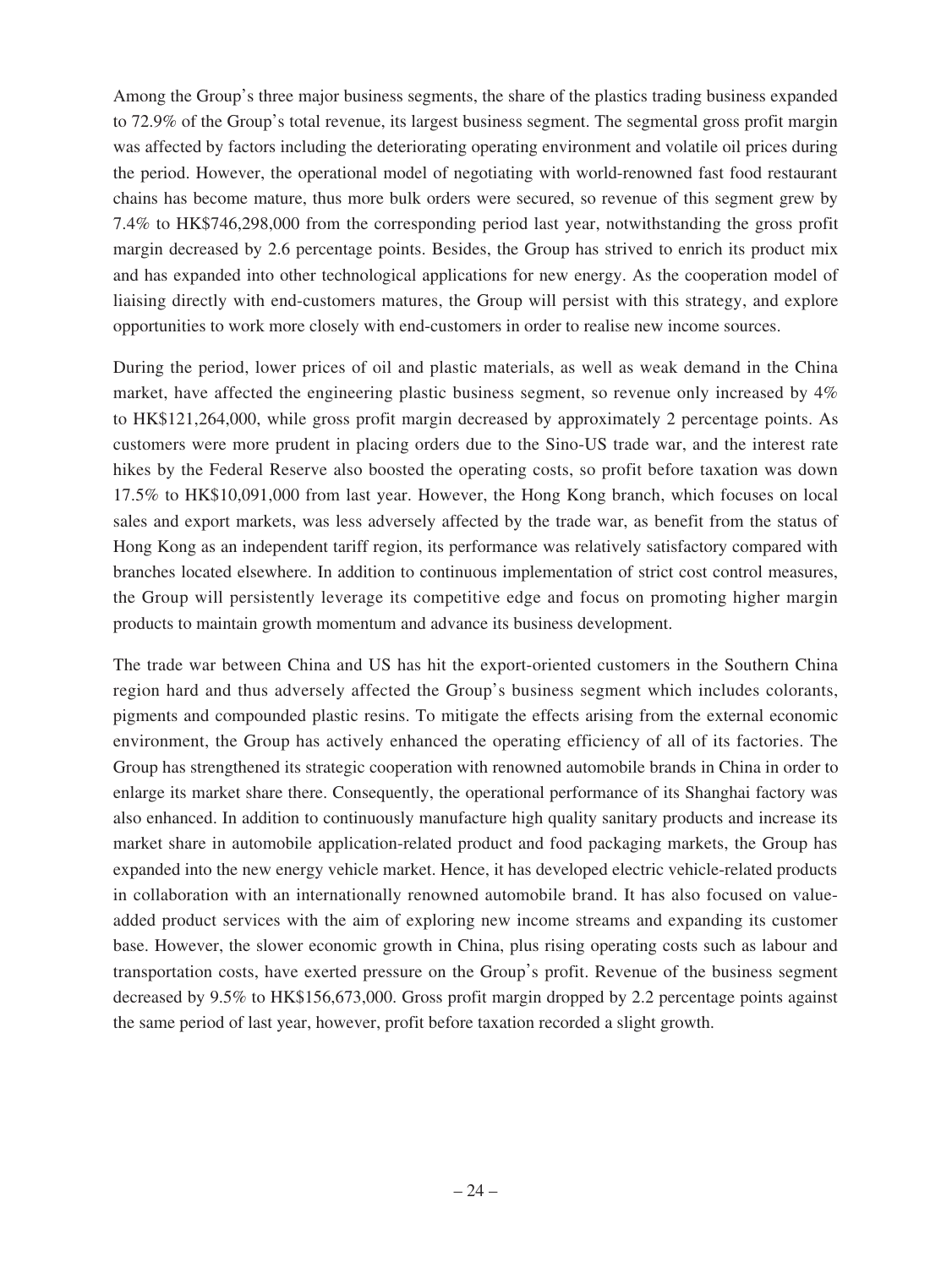### **PROSPECTS**

Looking ahead to 2019, the Group's businesses still face challenges caused by the uncertainties of global and Chinese economies. Nevertheless, with the price of oil stabilising, the potential resolution of the trade war between China and US and the Federal Reserve's cycle of interest rate rises possibly ending, the management is prudently optimistic about the prospects for future development. The Group will continue to focus on implementing its strategy of developing high value-added products with high margins, selecting reputable customers and prudently managing inventories, so as to overcome the effects from external uncertainties and enhance its overall profitability.

The management believes that, as the superior quality of the Group's products has gained the recognition of international brands, the volume of orders for the high quality and high value-added products is expected to return to normal as customers will need to replenish inventory when the business environment improves. The Group intends to continue to execute its set development direction, broadening its customer base, creating new income sources and exploring more potential markets and regions. Meanwhile, the China market seems to still have huge potential in the long term and the environmentally-friendly green market is rapidly emerging. To explore new income streams, the Group plans to cooperate with new technical partners to invest in research and development resources to facilitate the development of high value-added products with higher margins. Furthermore, while seeking opportunities to negotiate and cooperate with international brands, it is actively preparing to develop the market in the Greater Bay Area and set up a new company in 2019 to capture the development opportunities there.

The Group will continue to adopt a sound business strategy and adhere to prudent financial principles and effectively control production costs and enhance overall administrative efficiency through allocation of internal resources in order to generate greater synergies, with the aim to drive future longterm development.

Leveraging many years of extensive industry experience, the professional management team believes it will be able to lead the Group to overcome future challenges, seize the market opportunities in order to strive for long-term and steady growth and, ultimately, bring satisfactory returns to shareholders.

# **LIQUIDITY AND FINANCIAL RESOURCES**

The Group generally finances its operations with internally generated cashflow and banking facilities provided by its principal bankers. As at 31st December 2018, the Group has available aggregate bank loan facilities of approximately HK\$564,459,000 of which HK\$401,803,000 have been utilised and were secured by corporate guarantee issued by the Group and legal charges on certain leasehold land and buildings, investment properties and machinery and equipment in the PRC and Hong Kong owned by the Group. The Group's cash and bank balances as at 31st December 2018 amounted to approximately HK\$116,022,000. The Group's gearing ratio as at 31st December 2018 was approximately 83.3%, based on the total bank borrowings of approximately HK\$401,803,000 and the shareholders' funds of approximately HK\$482,341,000.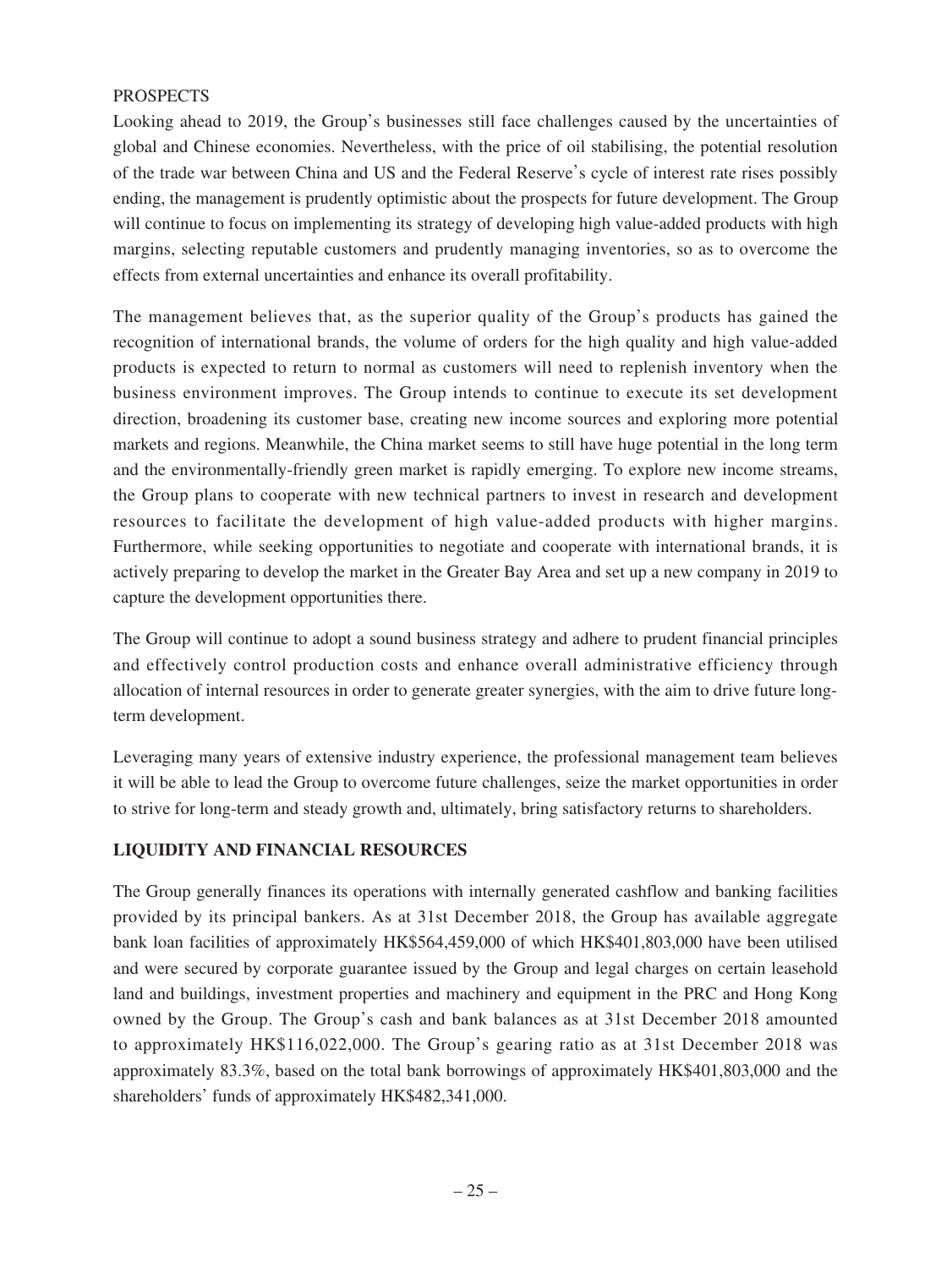## **FOREIGN EXCHANGE RISK**

The Group's bank borrowings and cash and cash equivalents are primarily denominated in Hong Kong dollars, Renminbi and US dollars. The Group's purchases were principally denominated in US dollars. The Group closely monitors currency fluctuations and manages its exchange risk by entering into forward exchange contracts from time to time.

As at 31st December 2018, the Group had outstanding forward foreign exchange contracts mainly to sell/purchase US dollars. The maximum notional principal amounts of these outstanding forward foreign exchange contracts at 31st December 2018 were as follows:

|                                | 2018<br><b>HK\$'</b> 000 |
|--------------------------------|--------------------------|
| Sell HK dollars for US dollars | 101,400                  |

## **EMPLOYEE INFORMATION**

As at 31st December 2018, the Group employed a total of approximately 696 full-time employees. The Group's emolument policies are formulated on the performance of individual employees and are reviewed annually. The Group has an incentive scheme which is geared to the profit of the Group and the performance of its employees, as an incentive to motivate its employees to increase their contribution to the Group. The Group also provides social and medical insurance coverage, and provident fund scheme (as the case may be) to its employees depending on the location of such employees.

### **PURCHASE, SALE AND REDEMPTION OF THE COMPANY'S LISTED SECURITIES**

The Company has not redeemed any of its shares during the period. Neither the Company nor any of its subsidiaries has purchased or sold any of the Company's listed securities during the period.

# **COMPLIANCE WITH THE MODEL CODE FOR SECURITIES TRANSACTIONS BY DIRECTORS**

The Company has adopted a code of conduct regarding Directors' securities transactions on terms no less exacting than the required standard set out in the Model Code for Securities Transactions by Directors of Listed Companies (the "Model Code") set out in Appendix 10 to the Rules Governing the Listing of Securities (the "Listing Rules") on The Stock Exchange of Hong Kong Limited (the "Stock Exchange"). Having made specific enquiry to all Directors of the Company, all Directors have confirmed that they had complied with the required standard set out in the Model Code and the Company's code of conduct regarding Directors' securities transactions during the period.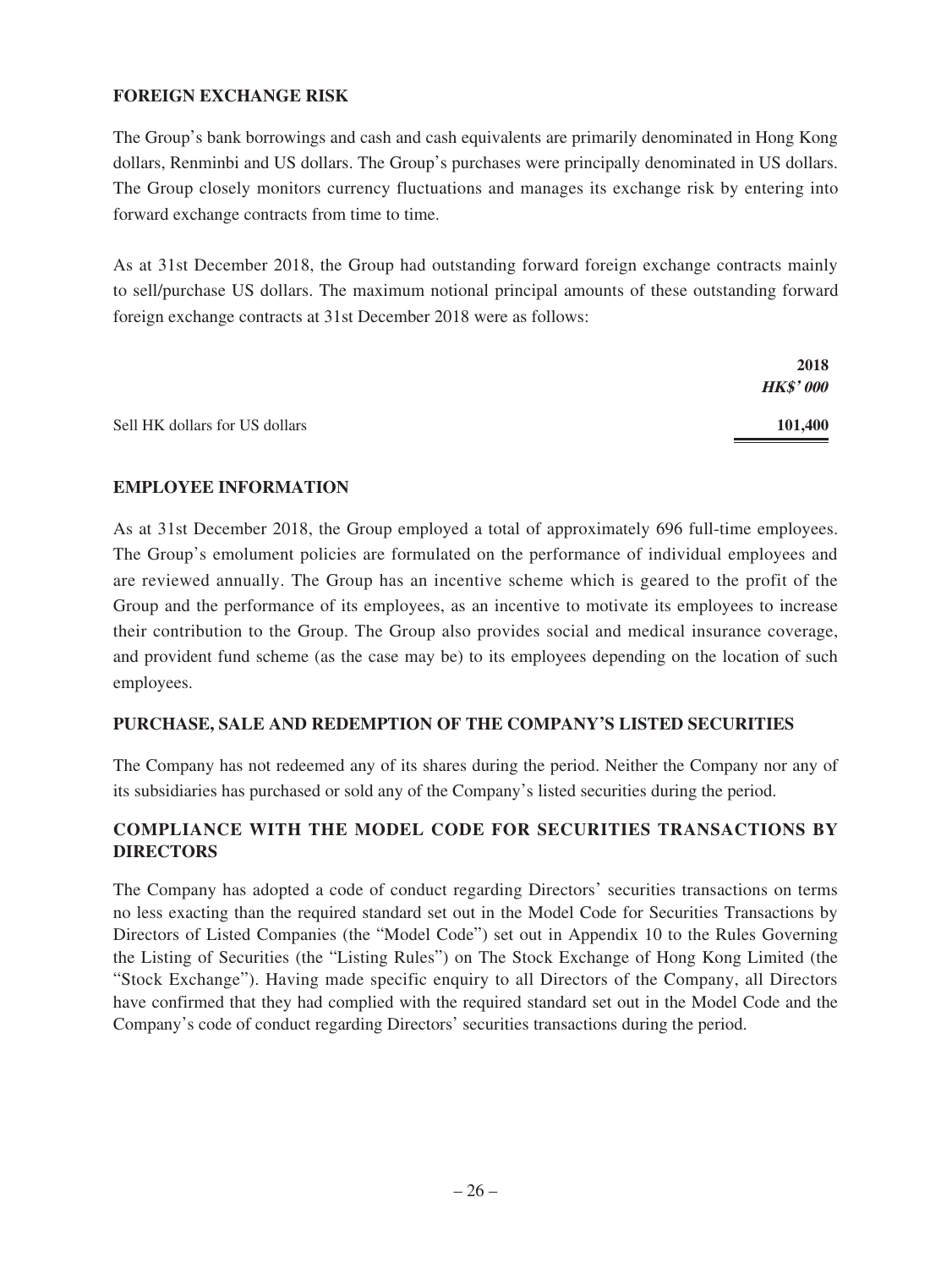## **CORPORATE GOVERNANCE PRACTICE**

The Company is committed to the establishment of good corporate governance practices and procedures which serve as an important element of risk management throughout the growth and expansion of the Company. The Company emphasises on maintaining and carrying out sound, solid and effective corporate governance principles and structures.

The Company has complied with all the applicable code provisions as set out in Corporate Governance Code and Corporate Governance Report to the Appendix 14 of the Listing Rules (the "CG Code") throughout the six months ended 31st December 2018, except for the deviation as mentioned below.

According to the code provision A.2.1 of the CG Code, the roles of chairman and chief executive should be separate and should not be performed by the same individual. Up to the date of this interim report, the Board has not appointed any individual to be the chief executive. The roles of the chief executive have been performed collectively by all the executive directors, including the chairman, of the Company. The Board considers that this arrangement allows contributions from all executive directors with different expertise and is beneficial to the continuity of the Company's policies and strategies. Going forward, the Board will periodically review the effectiveness of this arrangement and considers appointing an individual to chief executive when it thinks appropriate.

For the purpose of enhancing the risk management and internal control systems, the Company has engaged an external consultant to assist the Board and the audit committee of the Company (the "Audit Committee") in ongoing monitoring and in performing the internal audit functions for the Group. Deficiencies in the design and implementation of internal controls are identified and recommendations are proposed for improvement. Significant internal control deficiencies are reported to the Audit Committee and the Board on a timely basis to ensure prompt remediation actions are taken.

The Board has reviewed and considered the Group's risk management and internal control systems were effective and adequate during the period. The risk management and internal control systems of the Group are designed to manage rather than eliminate the risk of failure to achieve business objectives, and can only provide reasonable and not absolute assurance against material misstatement or loss.

### **NOMINATION COMMITTEE**

The Company has formulated written terms of reference for the nomination committee of the Company (the "Nomination Committee") in accordance with the requirements of the Stock Exchange. The Nomination Committee consists of all independent non-executive Directors, namely Mr. HO Wai Chi, Paul, Mr. CHAN Dit Lung and Mr. CHING Yu Lung and an executive Director, Mr. HUI Sai Chung.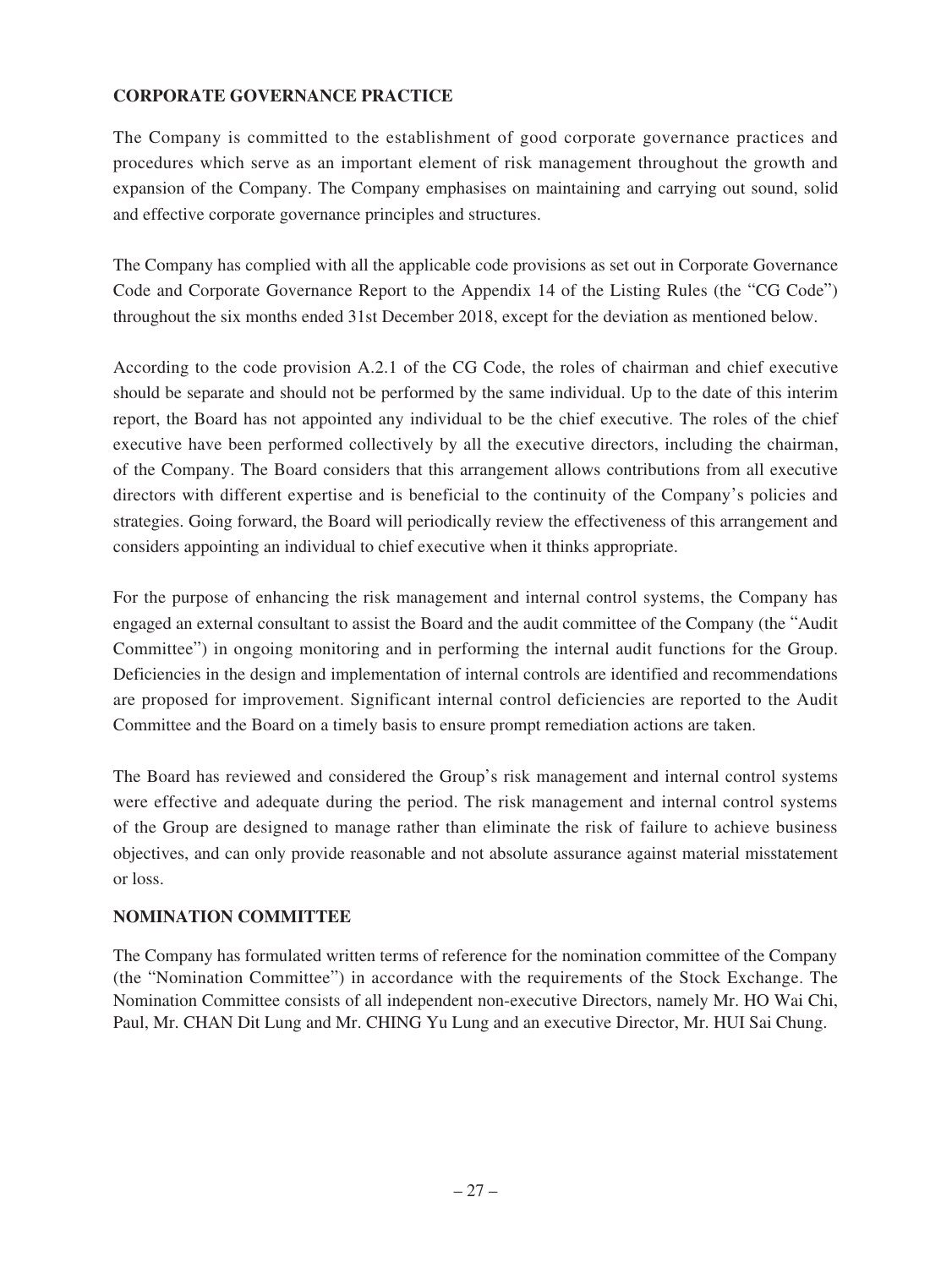The Nomination Committee is responsible for reviewing the structure, size and composition of the Board (including the skills, knowledge and experience) on a regular basis and make recommendations to the Board regarding any proposed changes; identifying individuals suitably qualified to become Board members and select or make recommendations to the Board on the selection of, individuals nominated for directorships; assessing the independence of independent non-executive Directors; and making recommendations to the Board on relevant matters relating to the appointment or reappointment of Directors and succession planning for Directors. The Nomination Committee would review the Board's composition from time to time where Board diversity would be considered from a number of aspects, including but not limited to gender, age, cultural and education background, ethnicity, professional experience, skills, knowledge and length of services. The Nomination Committee meets at least once a year to assess the structure, size and composition of the Board.

# **AUDIT COMMITTEE**

The Company has formulated written terms of reference for the Audit Committee in accordance with the requirements of the Stock Exchange. The Audit Committee consists of all independent nonexecutive Directors, namely Mr. HO Wai Chi, Paul, Mr. CHAN Dit Lung and Mr. CHING Yu Lung.

The principal duties of the Audit Committee are to ensure the objectivity and credibility of financial reporting and internal control procedures as well as to maintain an appropriate relationship with the external auditor of the Company. The terms of reference of the Audit Committee are aligned with the recommendations set out in "A Guide for Effective Audit Committees" issued by the Hong Kong Institute of Certified Public Accountants and Listing Rules.

The Audit Committee has reviewed with management the accounting principles and practices adopted by the Group and discussed internal controls and financial reporting matters including a review of the unaudited condensed consolidated interim financial information for the six months ended 31st December 2018 with the Directors.

### **REMUNERATION COMMITTEE**

The Company has formulated written terms of reference for the remuneration committee of the Company (the "Remuneration Committee") in accordance with the requirements of the Stock Exchange. The Remuneration Committee consists of three independent non-executive Directors, namely Mr. HO Wai Chi, Paul, Mr. CHAN Dit Lung and Mr. CHING Yu Lung and an executive Director, Mr. HUI Sai Chung.

The Remuneration Committee is responsible for ensuring formal and transparent procedures for developing remuneration policies and making recommendations to the Board on the remuneration packages of the individual executive Director and senior management. This includes benefits in kind, pension rights and compensation payments, including any compensation payable for loss or termination of their office or appointment. It takes into consideration on factors such as salaries paid by comparable companies, time commitment and responsibilities of Directors and senior management. The Remuneration Committee meets at least once a year to assess the performance and review the annual salaries and bonus of the senior executives.